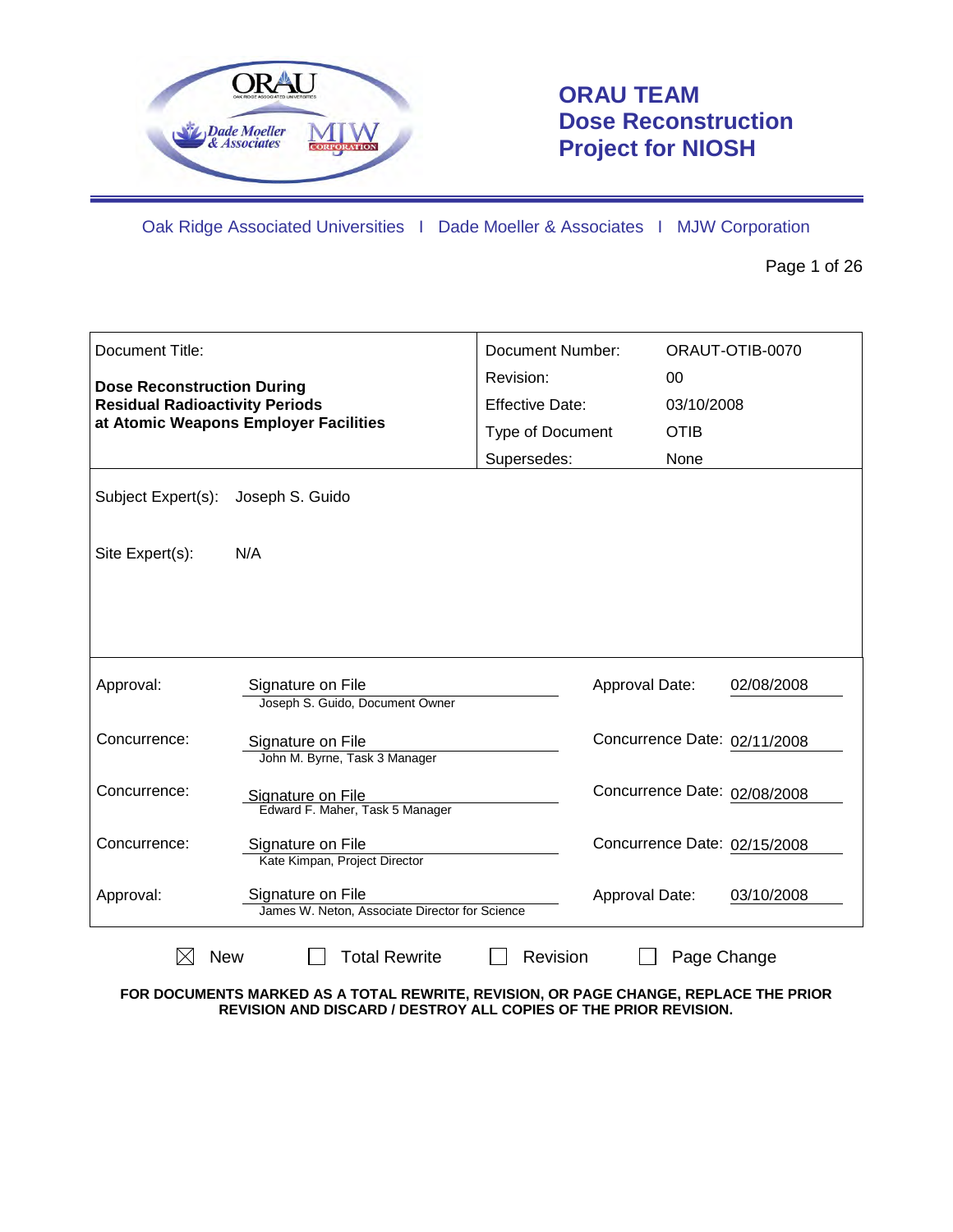| ORAUT-OTIB-0070<br>Document No. | <sub>0</sub> C<br>-No.<br>Revision, | Effective Date: 03/10/2008 | 26<br>$\frac{u}{2}$ ade $\frac{u}{2}$<br>0t |
|---------------------------------|-------------------------------------|----------------------------|---------------------------------------------|

## **PUBLICATION RECORD**

| <b>EFFECTIVE</b><br><b>DATE</b> | <b>REVISION</b><br><b>NUMBER</b> | <b>DESCRIPTION</b>                                                                                                                                                                                                                                                                                             |
|---------------------------------|----------------------------------|----------------------------------------------------------------------------------------------------------------------------------------------------------------------------------------------------------------------------------------------------------------------------------------------------------------|
| 03/10/2008                      | 00                               | Approved new technical information bulletin to establish a process for<br>estimating dose to workers at AWE Facilities during residual<br>radioactivity periods. Incorporates formal internal and NIOSH review<br>comments. Training required: As determined by Task Manager.<br>Initiated by Joseph S. Guido. |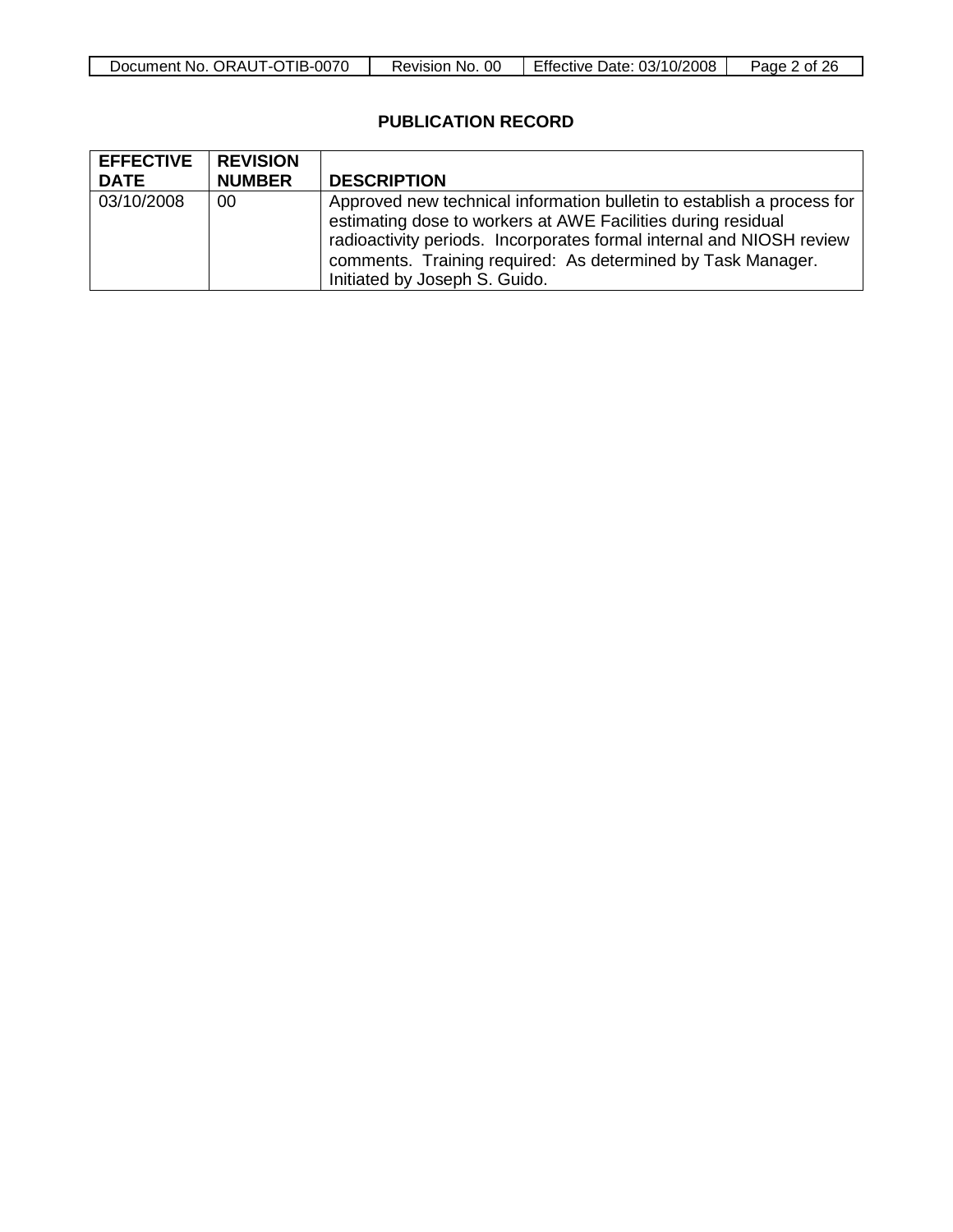## **TABLE OF CONTENTS**

## **SECTION**

## **TITLE**

## **PAGE**

| 1.0 |                                                                          |  |
|-----|--------------------------------------------------------------------------|--|
| 2.0 | 2.1<br>2.1.1<br>2.1.2<br>2.1.3<br>2.2<br>2.3<br>2.4<br>2.5<br>2.6<br>2.7 |  |
| 3.0 | 3.1<br>3.1.1<br>3.1.2<br>3.1.3<br>3.1.4<br>3.1.5<br>3.1.6                |  |
| 4.0 |                                                                          |  |
| 5.0 |                                                                          |  |
|     |                                                                          |  |
|     | ATTACHMENT A, DERIVATION OF RESUSPENSION FACTORS USING RESRAD-           |  |
|     |                                                                          |  |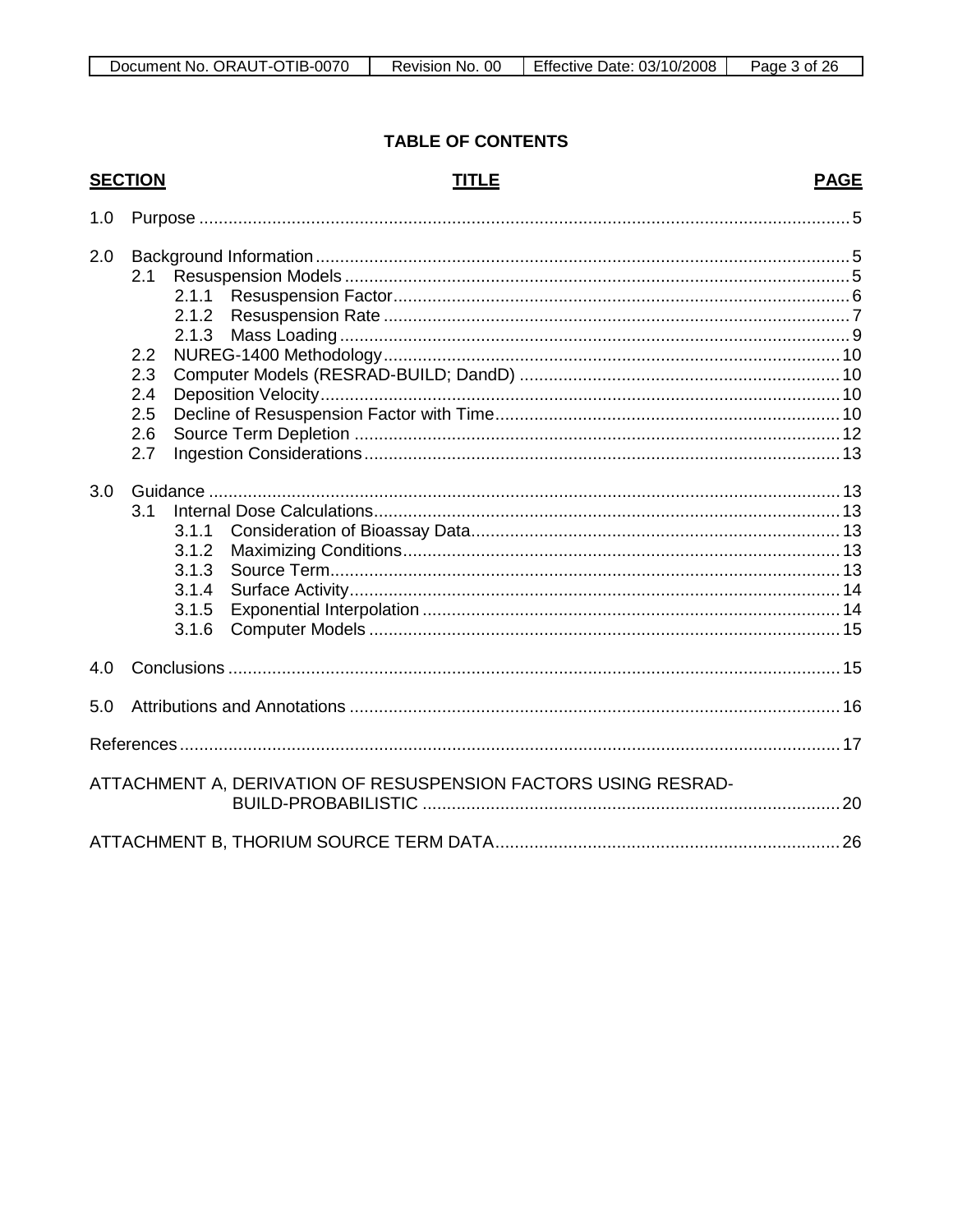## **LIST OF TABLES**

## **TABLE TITLE** 2-1 Derivation of weighted indoor resuspension rate...................................................................... 9 **PAGE** 2-2 Evaluation of the technical basis for the building occupancy scenario using the RESRAD-BUILD and DandD codes ....................................................................................... 11 3-1 Adjustment factors to account for depletion of source term during the residual contamination period..............................................................................................................13 3-2 Efficiency methods for AWE residual radioactivity period dose reconstruction ....................... 14 4-1 Summary of recommended methods ..................................................................................... 16 A-1 Input parameters....................................................................................................................22

| $A-2$ |  |
|-------|--|
| $A-3$ |  |

## **LIST OF FIGURES**

## **FIGURE TITLE PAGE**

| $2 - 1$ | Resuspension factor range from mechanical and wind resuspension stresses  6 |  |
|---------|-----------------------------------------------------------------------------|--|
| $2 - 2$ |                                                                             |  |
| $2 - 3$ |                                                                             |  |
| $2 - 4$ |                                                                             |  |
| $2 - 5$ |                                                                             |  |
| $A-1$   |                                                                             |  |
|         |                                                                             |  |
|         |                                                                             |  |
|         |                                                                             |  |
|         |                                                                             |  |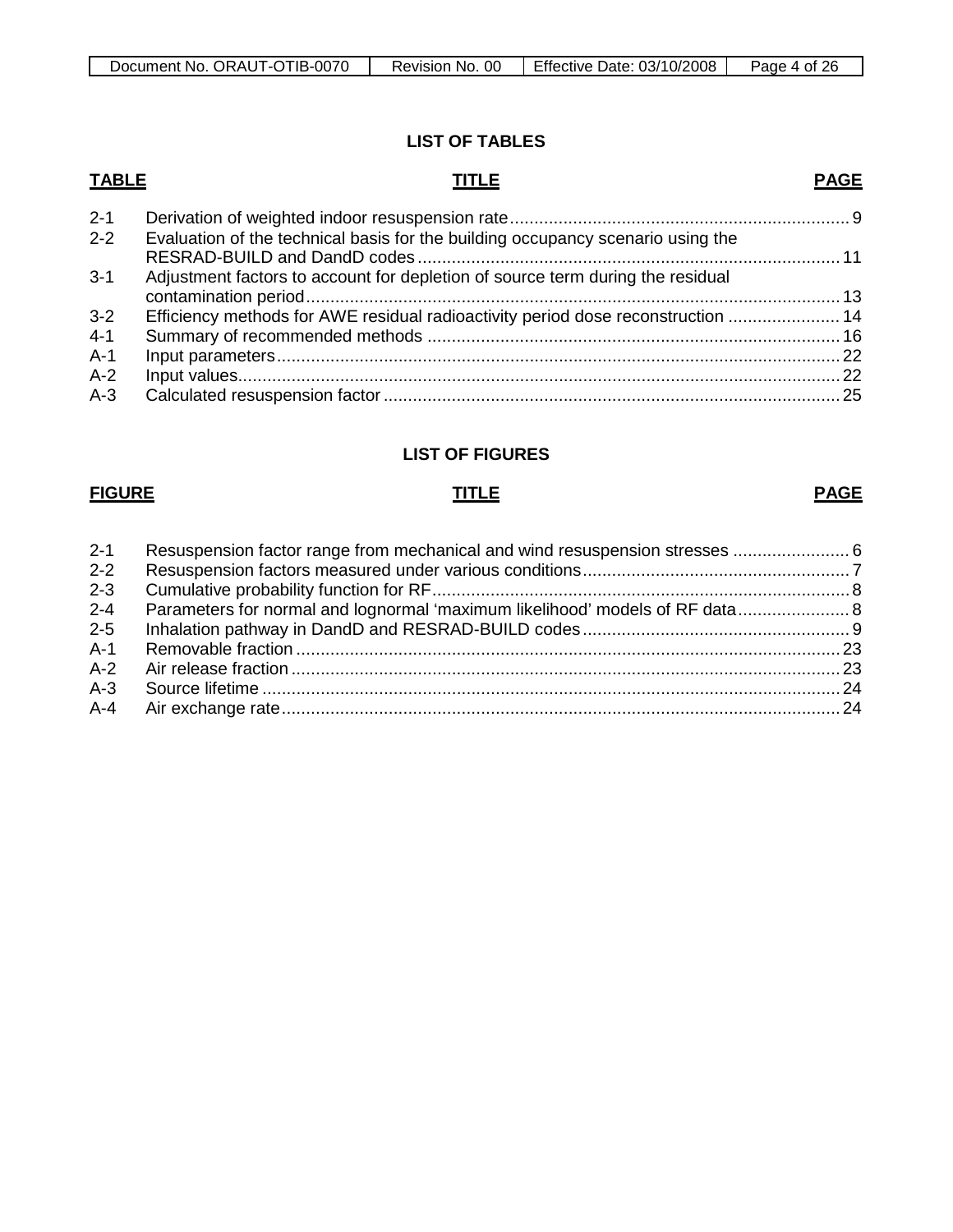| Document No. ORAUT-OTIB-0070 | Revision No. 00 | Effective Date: 03/10/2008 | Page 5 of 26 |
|------------------------------|-----------------|----------------------------|--------------|

#### **1.0 PURPOSE**

Technical information bulletins (TIBs) are not official determinations made by the National Institute for Occupational Safety and Health (NIOSH) but are rather general working documents that provide historic background information and guidance to assist in the preparation of dose reconstructions at particular sites or categories of sites. They will be revised in the event additional relevant information is obtained about the affected site(s). TIBs may be used to assist NIOSH staff in the completion of individual dose reconstructions.

In this document the word "facility" is used as a general term for an area, building, or group of buildings that served a specific purpose at a site. It does not necessarily connote an "atomic weapons employer facility" or a "Department of Energy facility" as defined in the Energy Employees Occupational Illness Compensation Program Act of 2000 (42 U.S.C. § 7384l(5) and (12)).

The purpose of this document is to provide guidance for estimating dose to workers at Atomic Weapons Employers (AWEs) after operations were performed for the Manhattan Engineering District (MED) or Atomic Energy Commission (AEC) during periods when "significant residual contamination" existed as determined by *Report on Residual Radioactive and Beryllium Contamination at Atomic Weapons Employer Facilities and Beryllium Vendor Facilities* (NIOSH 2006). These time periods are referred to as the "residual radioactivity period" and are listed in the DOE Worker Advocacy Website as covered time periods for the purpose of determining eligibility for the EEOICPA program. Consideration of exposure during these periods is required in accordance with amendments to the EEOICPA program contained in Public Law 108-375.

For employment during the residual contamination period, only the radiation exposures defined in 42 U.S.C. § 7384n(c)(4) [i.e., radiation doses received from DOE-related work] must be included in dose reconstructions. That is, internal or external radiation exposure, associated with commercial sources of exposure, is not reconstructed. For example, the exposure incurred from the manufacture and distribution of commercial uranium and/or thorium products would not be reconstructed during the residual contamination period (NIOSH 2007).

Under subparagraph B of 42 U.S.C. § 7384n(c)(4), however, radiation from a source that cannot be reliably distinguished from radiation covered under subparagraph A (i.e., radiation doses received from DOE related work) is considered part of the employee's radiation dose and must be reconstructed (NIOSH 2007).

During the residual contamination period, doses associated with radiation or radiation generating devices that were used at the AWE facility for commercial purposes that are distinguishable from the non-commercial sources are not included in the dose reconstruction. This includes, but is not limited to, doses from: 1) non-destructive testing devices such as radiography units; 2) process or flow gauges that employ radioactive sources; 3) moisture or density gauges; 4) electrostatic eliminators; and, 5) radiation generating laboratory instruments, such as x-ray diffraction units (NIOSH 2007).

## **2.0 BACKGROUND INFORMATION**

## **2.1 RESUSPENSION MODELS**

Methodology for the calculation of airborne radionuclide activity from particulate surface contamination has been expressed as either a "resuspension factor" or "resuspension rate" (Sehmel 1980). Alternatively, a "mass loading" approach has been applied in which the concentration of soil in air is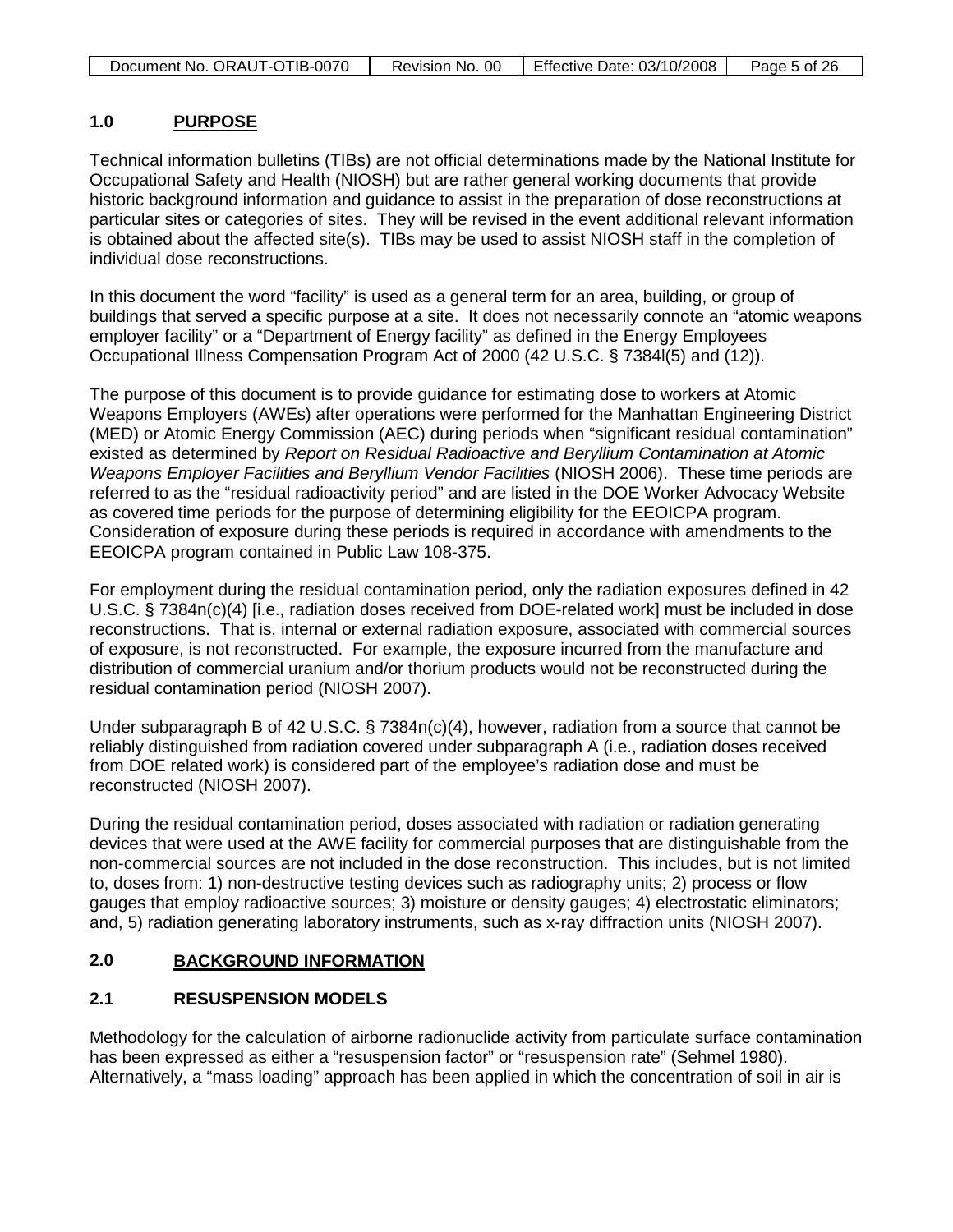| Document No. ORAUT-OTIB-0070 | Revision No. 00 | Effective Date: 03/10/2008 | Page 6 of 26 |
|------------------------------|-----------------|----------------------------|--------------|

used along with the assumption that the particulate in soil and air contains the same proportion of contaminant (Linsley 1978; Anspaugh et al. 1975).

#### **2.1.1 Resuspension Factor**

Resuspension factors are the ratio of the radionuclide airborne concentration per unit air volume divided by the surface concentration per unit area and are generally reported in units of  $m<sup>-1</sup>$ . Resuspension factors have been extensively reviewed in the literature (Stewart 1964; Linsley 1978; Sehmel 1980; Brodsky 1980; DOE 1994) and have been reported to range from  $10^{-10}$  m<sup>-1</sup> to  $10^{-2}$  m<sup>-1</sup> (Sehmel 1980). A summary of these data is presented in Figure 2-1 (from Sehmel 1980).



Figure 2-1. Resuspension factor range from mechanical and wind resuspension stresses (Sehmel 1980, Figure 2).

Application of resuspension factors in dose assessment has been studied by a number of authors. Generally, early conclusions of a value of  $10^{-6}$  m<sup>-1</sup> under "quiescent conditions" and a factor of 10 higher (10<sup>-5</sup> m<sup>-1</sup>) under conditions of moderate activity (Stewart 1964) have been supported by later analysis (Brodsky 1980).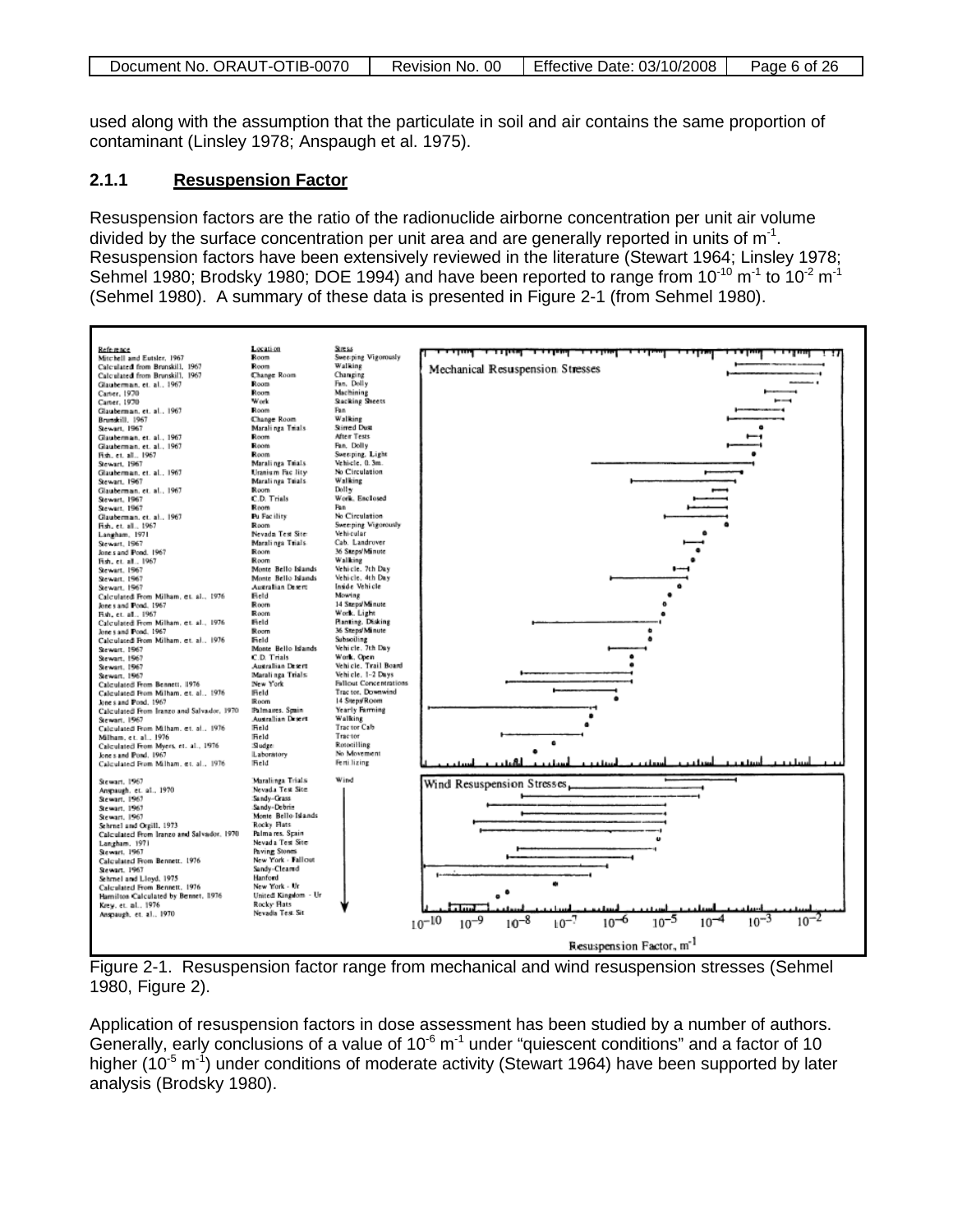| Document No. ORAUT-OTIB-0070 | . 00<br>Revision No. | Effective Date: 03/10/2008 | <sup>7</sup> of 26<br>Page |
|------------------------------|----------------------|----------------------------|----------------------------|

The Nuclear Regulatory Commission (NRC) conducted an extensive review of resuspension factors for the purpose of estimating internal exposure of future occupants of decommissioned facilities and published these data in the NUREG/CR-5512 series of documents (Kennedy and Strenge 1992; Beyeler et al. 1999, Abu-Eid et al. 2002). Figure 2-2 below (Beyeler et al. 1999) contains a summary of the resuspension factors for indoor facilities based on the NRC research in 1999. The NRC initially proposed a resuspension factor in the form of a probability density function, with a median value of 5  $\times$  10<sup>-5</sup> m<sup>-1</sup> (Figure 2-3). Note that the NRC approach was based on the loose contamination present and, if applied to total surface contamination, would have to be adjusted by the fraction of the total contamination that is removable (Beyeler et al. 1999). A typical value used is 10% (Beyeler et al. 1999).

| <b>Experimental condition</b>                                               | $RF_c(m^{-1})$                                |
|-----------------------------------------------------------------------------|-----------------------------------------------|
| Reported by Jones and Pond (1964)                                           |                                               |
| Normal room ventilation                                                     | $3.3 \times 10^{-8}$                          |
| Walking (14 steps/min)                                                      | $9.1 \times 10^{-6}$                          |
| Walking (36 steps/min)                                                      | $6.9 \times 10^{-5}$                          |
| Walking (100 steps/min) with wind stress (hair dryer directed toward floor) | $1.5 \times 10^{-4}$                          |
| Reported by Glauberman et al. (1964)*                                       |                                               |
| Undisturbed                                                                 | $1.5 \times 10^{-5}$ to $3.6 \times 10^{-4}$  |
| Fans on                                                                     | $3.4 \times 10^{-5}$ to $1.6 \times 10^{-3}$  |
| Vibration (dolly)                                                           | $1.2 \times 10^{-4}$ to $1.9 \times 10^{-4}$  |
| Fans + vibration                                                            | $1.2 \times 10^{-4}$ to $1.5 \times 10^{-2}$  |
| Reported by Mitchell and Eutsler (1964)**                                   |                                               |
| Vigorous sweeping by two workmen                                            | $1.02 \times 10^{-2}$ to $4.2 \times 10^{-2}$ |
| Reported by Fish et al. (1964)                                              |                                               |
| Vigorous work activity, including sweeping                                  | $1.9 \times 10^{-4}$                          |
| Vigorous walking                                                            | $3.9 \times 10^{-5}$                          |
| Light work activity                                                         | $9.4 \times 10^{-6}$                          |
| Rapid air circulation                                                       | $7.1 \times 10^{-4}$                          |

Figure 2-2. Resuspension factors measured under various conditions (Beyeler et al. 1999, Figure 5-11).

Additional analysis on resuspension was published by the NRC in 2002 with the publication of NUREG-1720 (Abu-Eid et al. 2002). The justification for the revision was the fact that the earlier analysis used data from both freshly deposited and aged deposits. It was the NRC's contention that, for application at decommissioned facilities (which was the intended purpose of the analysis), values from fresh deposits would be overly conservative. Additionally, data from additional studies were included in the 2002 analysis. The proposed value (since this NUREG is still a draft document) selected was expressed as both a normal and lognormal distribution (Figure 2-4) with a 90th percentile value of  $9.6 \times 10^{-7}$  m<sup>-1</sup> (lognormal fit).

#### **2.1.2 Resuspension Rate**

Resuspension rates indicate the fraction of a material that is released per unit time (units of hr<sup>-1</sup> are common). Some authors report the resuspension rates as applicable to outdoor environments in order to calculate downwind contaminant concentrations and ground deposition (Sehmel 1980; Till and Meyer 1983), while others apply them in the indoor setting to determine exposure to occupants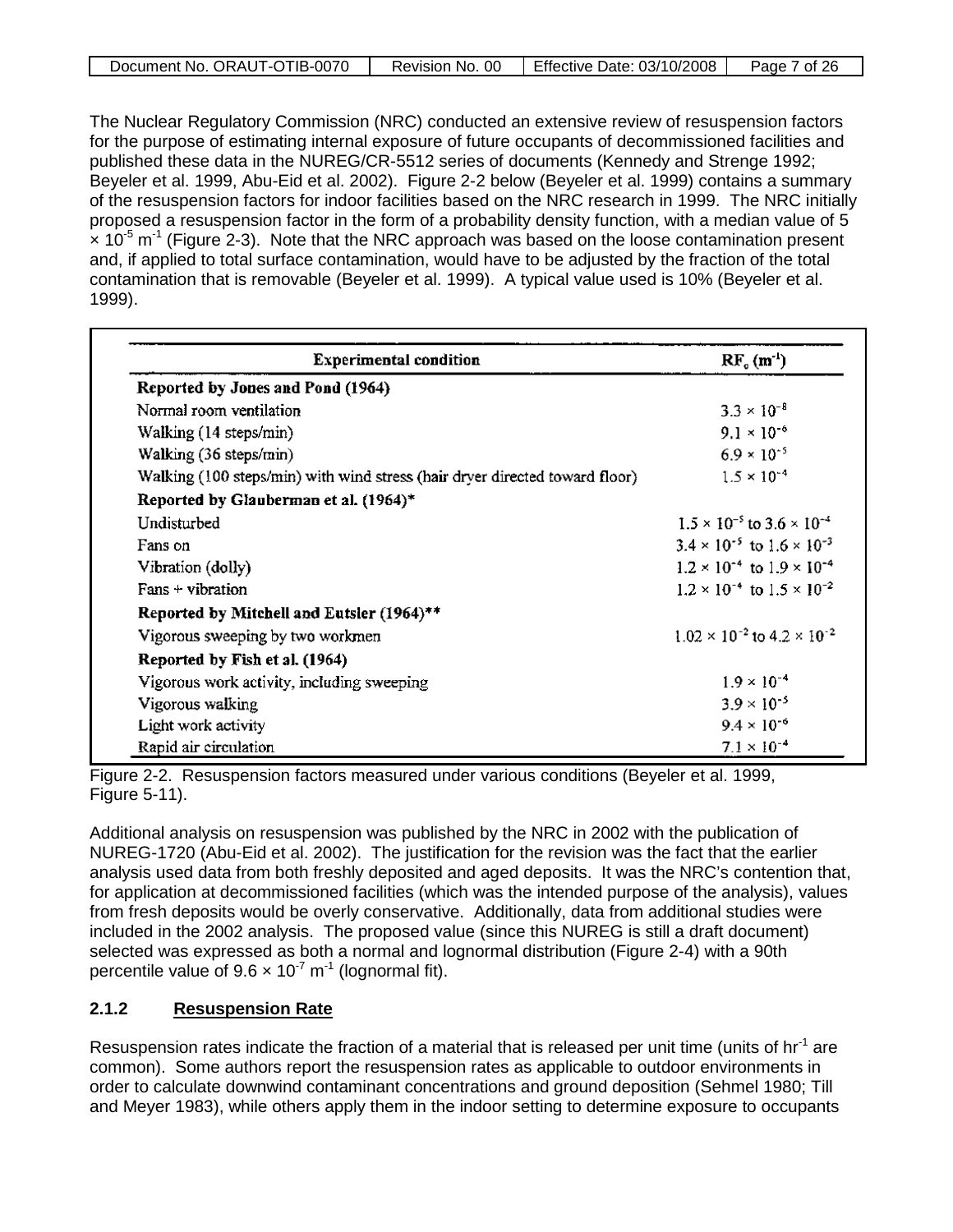



Figure 2-3. Cumulative probability function for RF (release fraction) (Beyeler et al. 1999, Figure 5-7).

| <b>Statistical Model</b>                 | <b>Sample Mean</b>                    | <b>Sample Standard</b><br><b>Deviation</b> | $90th$ Percentile RF                 |
|------------------------------------------|---------------------------------------|--------------------------------------------|--------------------------------------|
| <b>Normal Fit to 5 site</b><br>mean RF's | $4.74 \times 10^{-7}$ m <sup>-1</sup> | $3.11 \times 10^{-7}$ m <sup>-1</sup>      | $8.7 \times 10^{-7}$ m <sup>-1</sup> |
| Lognormal Fit to 5<br>site mean RF's     | $log_{10} = 6.433$                    | $log_{10} = 0.3247$                        | $9.6 \times 10^{-7}$ m <sup>-1</sup> |

Figure 2-4. Parameters for normal and lognormal 'maximum likelihood' models of RF data (Abu-Eid et a. 2002, Table 5).

(Healy 1971). Healy cited studies that showed that the resuspension rate can exceed 1  $\times$  10<sup>-3</sup> h<sup>-1</sup> for particles on non-carpeted surfaces (Healy 1971). Based on a review of resuspension data and assumptions regarding the amounts of time spent at different activities indoors, Healy estimated a time-weighted-average resuspension rate of  $5 \times 10^{-4}$  h<sup>-1</sup> for a house (Table 2-1). The corresponding air activity (x) is determined by the expression (Healy 1971):

 $x = [(resuspension rate)(surface contamination level)(area contaminated)]/[(volume)(air changes/hr)]$ 

Resuspension rates are used in the RESRAD-BUILD code to incorporate the contribution to airborne radioactivity from the resuspension of freshly deposited material (Figure 2-5, below).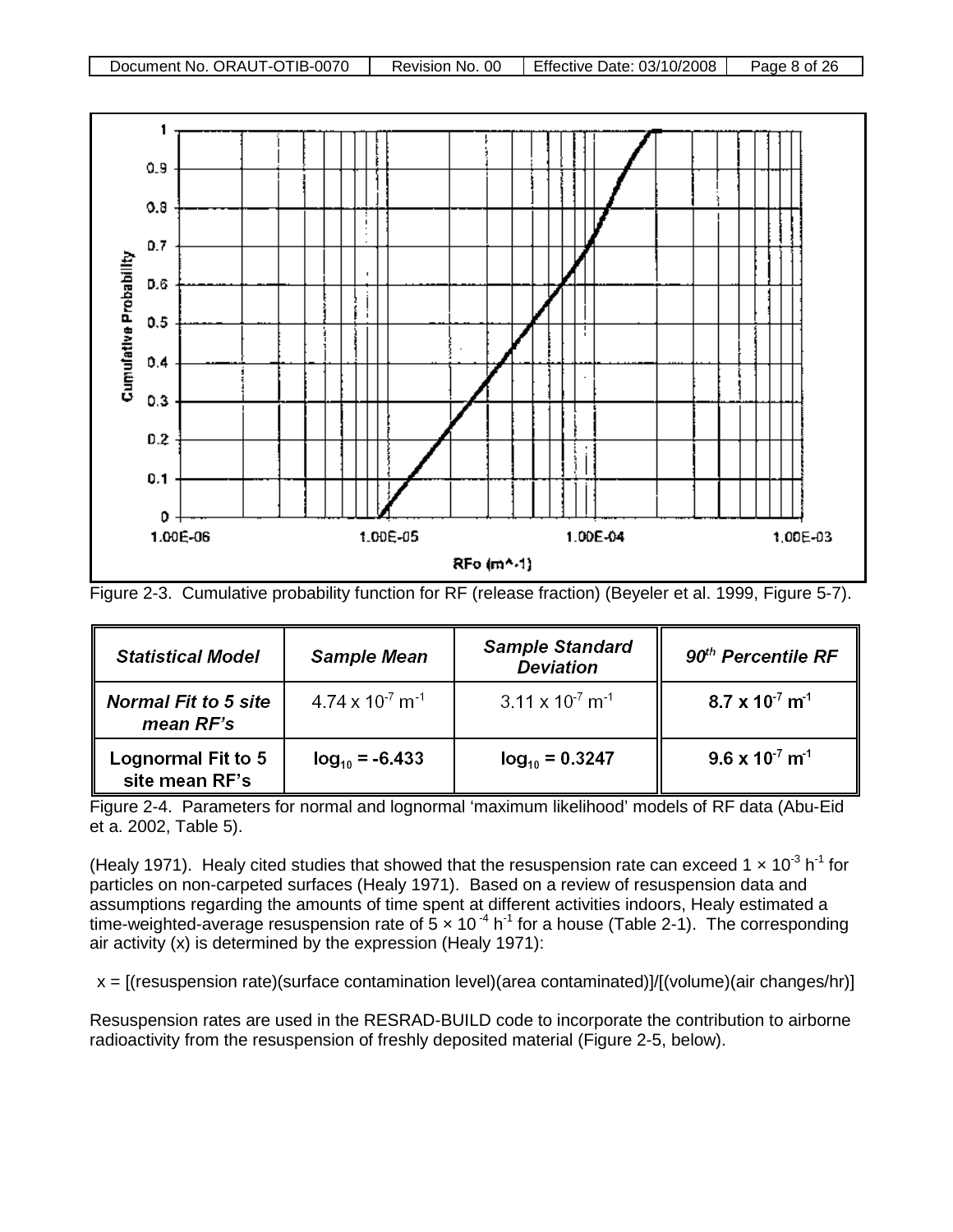| Document No. ORAUT-OTIB-0070 | 00<br>Revision No. | Effective Date: 03/10/2008 | Page 9 of 26 |
|------------------------------|--------------------|----------------------------|--------------|
|------------------------------|--------------------|----------------------------|--------------|

| Table 2-1. Derivation of weighted indoor resuspension rate (Healy 1971, p. 32). |  |  |  |  |
|---------------------------------------------------------------------------------|--|--|--|--|
|---------------------------------------------------------------------------------|--|--|--|--|

| <b>Activity (description)</b>                                           | <b>Duration</b> | <b>Resuspension rate</b>           |
|-------------------------------------------------------------------------|-----------------|------------------------------------|
| Vigorous activity in area. Includes cleaning or children at active play | 1 hr/day        | $5 \times 10^{-3}$ h <sup>-1</sup> |
| or running                                                              |                 |                                    |
| Active. Normal traffic in the room. Children at normal play<br>5 hr/day |                 | $1 \times 10^{-3}$ h <sup>-1</sup> |
| Moderate. Low traffic with reading, watching TV and occasional          | 6 hr/day        | $1 \times 10^{-4}$ h <sup>-1</sup> |
| movement                                                                |                 |                                    |
| Quiet. No movement. Room unoccupied                                     | 12 hr/day       | $1 \times 10^{10}$ h <sup>-1</sup> |
| Average Factor                                                          |                 | $5 \times 10^{-4}$ h <sup>-1</sup> |



Figure 2-5. Inhalation pathway in DandD and RESRAD-BUILD codes (Biwer et al. 2002, Figure 2-2).

#### **2.1.3 Mass Loading**

An approach used to calculate the airborne concentration in outdoor areas due to resuspension of soils is to multiply the surface soil concentration (activity per unit mass) by the average mass loading of the atmosphere (mass per unit volume), yielding an air concentration in units of activity per unit volume (Anspaugh et al. 1975). Anspaugh et al. suggest a default value of 100  $\mu$ g/m<sup>3</sup> based on particulate concentrations in 30 nonurban locations. This same approach was adopted by the NRC in NUREG/CR 5512 for the residential scenario for exposure outdoors, using a mass loading value of 100  $\mu$ g/m<sup>3</sup> (Beyeler et al. 1999).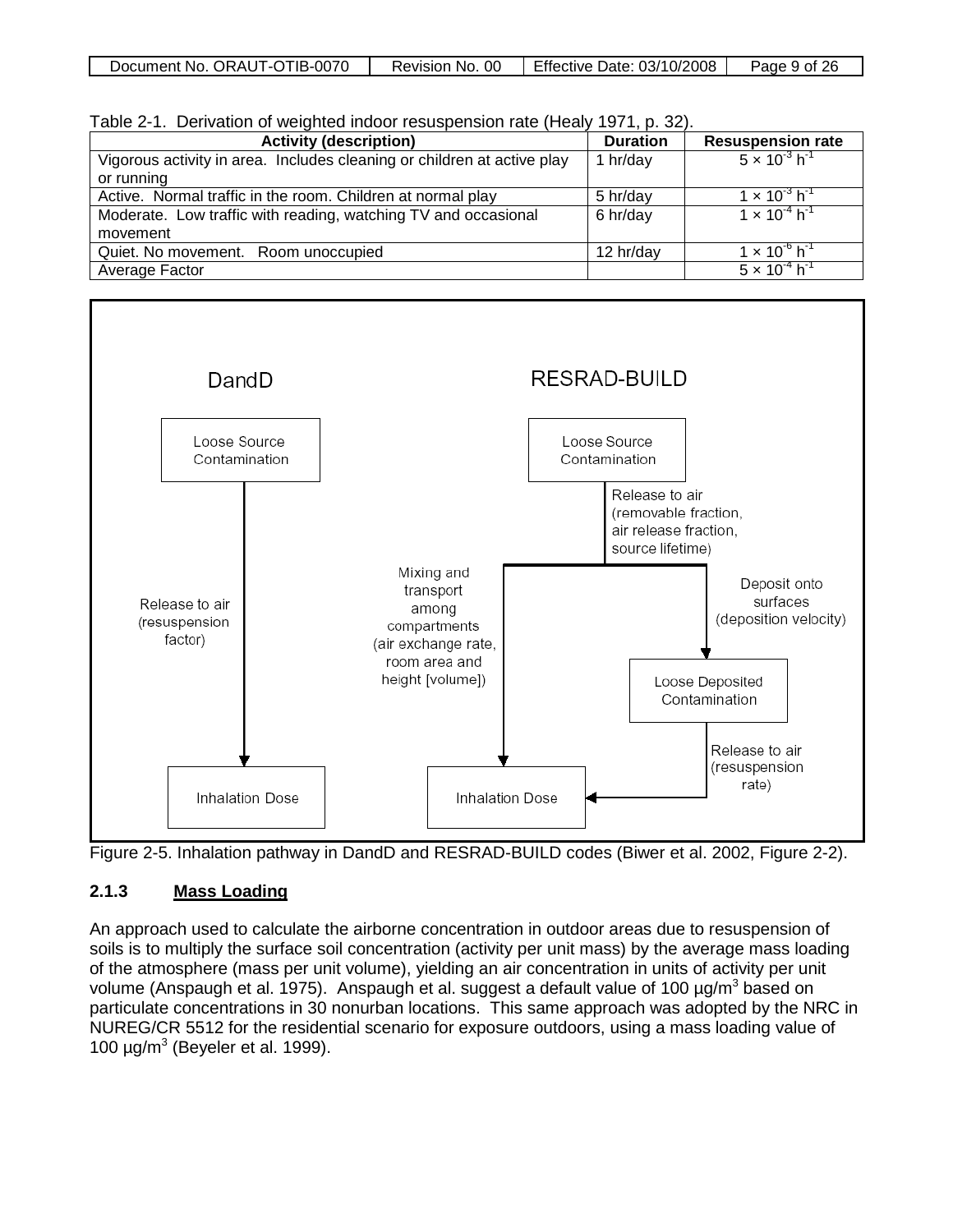| Document No. ORAUT-OTIB-0070 | Revision No. 00   Effective Date: 03/10/2008 | Page 10 of 26 |
|------------------------------|----------------------------------------------|---------------|

## **2.2 NUREG-1400 METHODOLOGY**

NUREG-1400 (Hickey et al. 1993) provides a method for calculation of potential airborne emissions based on the total amount of radioactive material processed or stored. The methodology was developed for the determination of potential radionuclide intake and determination of the need to perform air sampling. The amount of material that may be inhaled by a worker (I) is determined as:

Potential Intake =  $Q \times 10^{-6} \times R \times C \times D$ 

Where,

- $Q =$  quantity of material handled
- $R =$  release fraction (0.01 for nonvolatile powders; 0.001 for solids)
- $C =$  confinement factor (0.01 for glovebox; 0.1 for fumehood; 1.0 for open work area)
- $D =$  dispersability factor (10 if cutting, grinding, and heating are performed)

 $10<sup>-6</sup>$  represents the fraction of the material in process that is available for intake.

## **2.3 COMPUTER MODELS (RESRAD-BUILD; DANDD)**

Two common computer models that are available for the estimation of exposure from residual radioactive contamination inside building structures are RESRAD-BUILD (Yu et al. 1994) and DandD (McFadden et al. 2001). The RESRAD-BUILD code was developed for the Department of Energy (by Argonne National Laboratory) while the DandD code was developed for the Nuclear Regulatory Commission. Both models are intended to either develop activity-based release criteria for facility decommissioning or to demonstrate compliance with dose-based criteria. Table 2-2 below is a summary of the capabilities of both of these codes. Although both codes are suitable for modeling exposure from residual contamination in indoor environments, the DandD code is a much more simplistic code (Figure 2-5) with fewer input parameters and assumptions and is likely more appropriate in situations where the requisite parameters for the RESRAD-BUILD code are either not available or highly variable (such as airflow rates and building dimensions).

## **2.4 DEPOSITION VELOCITY**

The deposition velocity characterizes the rate at which particles in the air deposit on a surface. Deposition velocity is determined experimentally by measuring the amount of material deposited per unit area during a particular time interval and dividing by the time-integrated air concentration at a particular reference height (Till and Meyer 1983). Deposition velocities can also be estimated empirically by considering the terminal settling velocity (which is a function of particle size and density) and factors related to atmospheric turbulence and Brownian motion (Till and Meyer 1983). Based on terminal settling velocity alone, a value of 0.00075 m/s has been used in previous program documents [ORAUT-OTIB-0004 (ORAUT 2006), Battelle-TBD-6000 (Battelle Team 2006a), and Battelle-TBD-6001 (Battelle Team 2006b)] to estimate the surface contamination resulting from airborne radioactive contamination. Alternatively, a loguniform distribution, with minimum and maximum values of 2.7  $\times$  10<sup>-6</sup> m/s and 2.7  $\times$  10<sup>-3</sup> m/s, has been proposed by the NRC for use in the RESRAD-BUILD code (Biwer et al. 2002).

## **2.5 DECLINE OF RESUSPENSION FACTOR WITH TIME**

Decrease in particulate resuspension with time has been well-documented in experimental studies in outdoor environments (Sehmel 1980, Till and Meyer 1983). Measured resuspension factor "half-lives"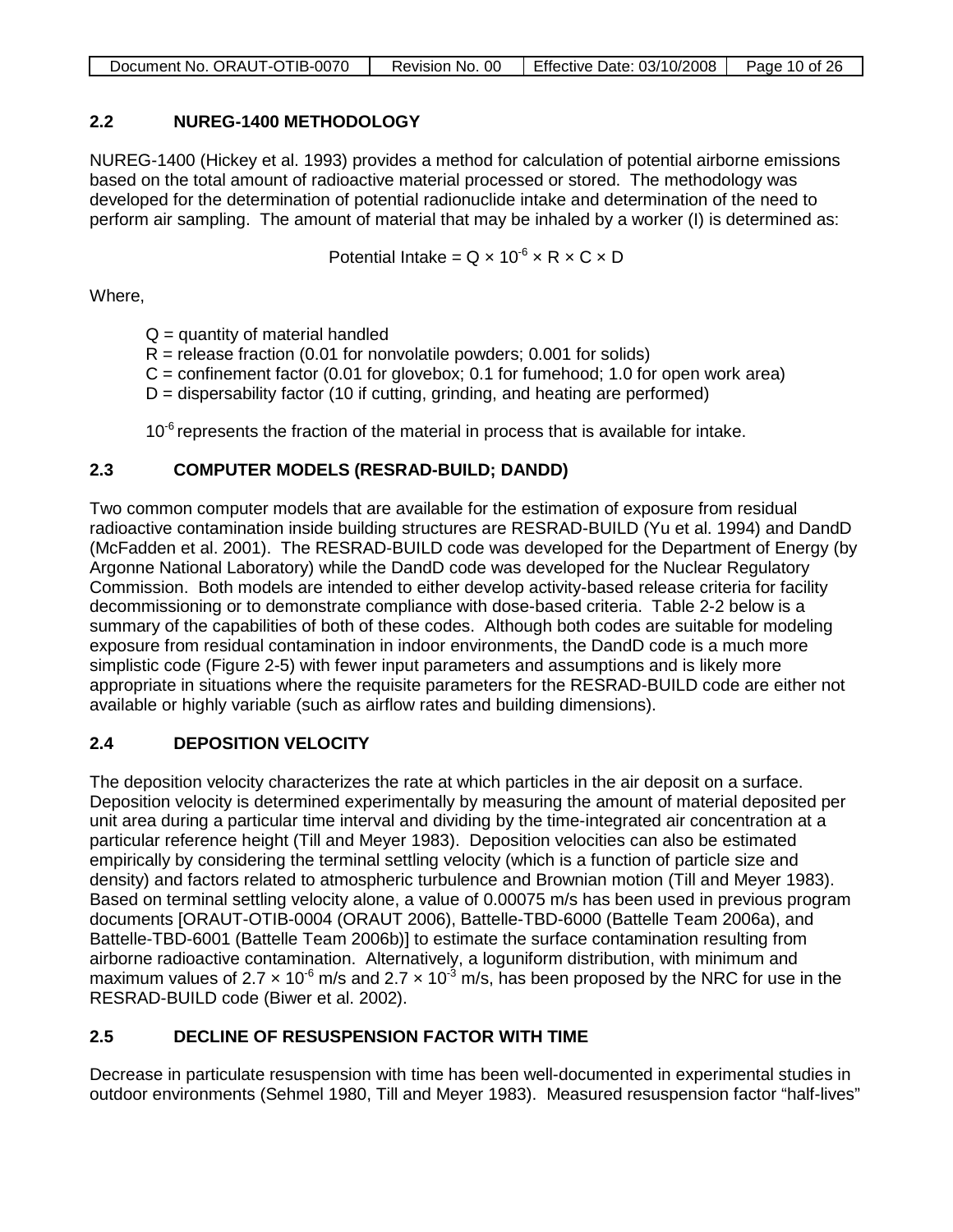| Document No. ORAUT-OTIB-0070 | Revision No. 00 | Effective Date: 03/10/2008 | ີ 26<br>Page<br>0t |
|------------------------------|-----------------|----------------------------|--------------------|
|                              |                 |                            |                    |

| Table 2-2. Evaluation of the technical basis for the building occupancy scenario using the RESRAD- |  |  |  |  |
|----------------------------------------------------------------------------------------------------|--|--|--|--|
| BUILD and DandD codes (Biwer et al. 2002, Table 2-1).                                              |  |  |  |  |

|                                        | -,<br><b>RESRAD-BUILD</b>                       | <b>DandD</b>                                     | <b>Remarks</b>           |
|----------------------------------------|-------------------------------------------------|--------------------------------------------------|--------------------------|
| <b>Component</b><br>Source description |                                                 |                                                  |                          |
|                                        | • Up to 10 sources                              | • Floor is contaminated                          |                          |
|                                        | • Volume, area, line, or point source           | Infinite area source for the direct<br>$\bullet$ |                          |
|                                        | of any dimension                                | exposure pathway                                 |                          |
| Handling of                            | • 67 principal radionuclides                    | • 249 primary radionuclides                      | DandD has many           |
| radionuclides                          | Half-lives 6 months or longer                   | Half-lives 10 minutes or longer                  | more short-lived         |
|                                        | In secular equilibrium with progeny             | • In secular equilibrium with                    | radionuclides in its     |
|                                        | of half-lives less than six months              | progeny if half-lives are (1) less               | database.                |
|                                        |                                                 | than 9 hours and (2) less than                   |                          |
|                                        |                                                 | one tenth the listed parent half-                |                          |
|                                        |                                                 | life                                             |                          |
| Building description                   | • Up to a three-room structure                  | One large structure<br>$\bullet$                 |                          |
|                                        | • Air exchange.                                 | • Air exchange is not explicitly                 |                          |
|                                        |                                                 | modeled                                          |                          |
| Receptor location                      | Up to 10 receptor locations at any              | Only one receptor at a fixed                     | RESRAD-BUILD has         |
| with respect to                        | distance from the source                        | location (specified by FGR 12                    | an external exposure     |
| source                                 |                                                 | geometry) with respect to the                    | model to handle any      |
|                                        |                                                 | source                                           | source-receptor          |
|                                        |                                                 |                                                  | configuration.           |
| Pathways                               | • Direct external exposure from                 | • External exposure due to                       | RESRAD-BUILD is a        |
|                                        | surface source                                  | surface source                                   | more sophisticated       |
|                                        | Inhalation of airborne radioactive              | • Inhalation of resuspended                      | code and can model       |
|                                        | particulates                                    | surface contamination                            | site-specific            |
|                                        | • Inadvertent ingestion of source               | • Inadvertent ingestion of surface               | situations.              |
|                                        | material directly                               | contamination                                    |                          |
|                                        | Inadvertent ingestion of deposited<br>٠         |                                                  |                          |
|                                        | materials                                       |                                                  |                          |
|                                        | Exposure to deposited materials                 |                                                  |                          |
|                                        | Exposure due to air submersion                  |                                                  |                          |
|                                        | Inhalation of aerosol indoor radon              |                                                  |                          |
|                                        | progeny                                         |                                                  |                          |
| Time dependence                        | • 10 time steps in a single run                 | • A single time step                             |                          |
|                                        | Calculates average time integrated<br>$\bullet$ | • Calculates average time-                       |                          |
|                                        | dose over the exposure duration                 | integrated dose over one-year                    |                          |
|                                        | Radionuclide concentration                      | duration                                         |                          |
|                                        | changes with radioactive ingrowth,              | • Radionuclide concentration                     |                          |
|                                        | decay, and mechanical erosion                   | changes with radioactive                         |                          |
|                                        |                                                 | ingrowth and decay                               |                          |
| Air concentration                      | Dynamic air quality model<br>$\bullet$          | Simple and static linear                         | DandD assumes            |
|                                        | Different source release                        | relationship between air                         | infinite source, and air |
|                                        | mechanisms: diffusion and                       | concentration and contamination                  | concentration is         |
|                                        | particulate injection                           |                                                  | derived from the         |
|                                        |                                                 |                                                  | resuspension factor,     |
|                                        |                                                 |                                                  | whereas in RESRAD-       |
|                                        |                                                 |                                                  | <b>BUILD</b> there is    |
|                                        |                                                 |                                                  | uniform depletion of     |
|                                        |                                                 |                                                  | source over the          |
|                                        |                                                 |                                                  | source lifetime.         |
| Ingestion pathway                      | • Direct ingestion of removable                 | Direct ingestion of removable                    | RESRAD-BUILD also        |
|                                        | material                                        | material                                         | considers ingestion      |
|                                        | • Ingestion of deposited material               |                                                  | from deposited           |
|                                        |                                                 |                                                  | materials.               |
| External exposure                      | • Directly from the source                      | Directly from the source                         | RESRAD-BUILD             |
| pathways                               | Materials deposited on the floor                |                                                  | considers two more       |
|                                        | Air submersion<br>$\bullet$                     |                                                  | external exposure        |
|                                        |                                                 |                                                  | pathways.                |
| Shielding correction                   | Eight shielding materials                       | No shielding correction                          |                          |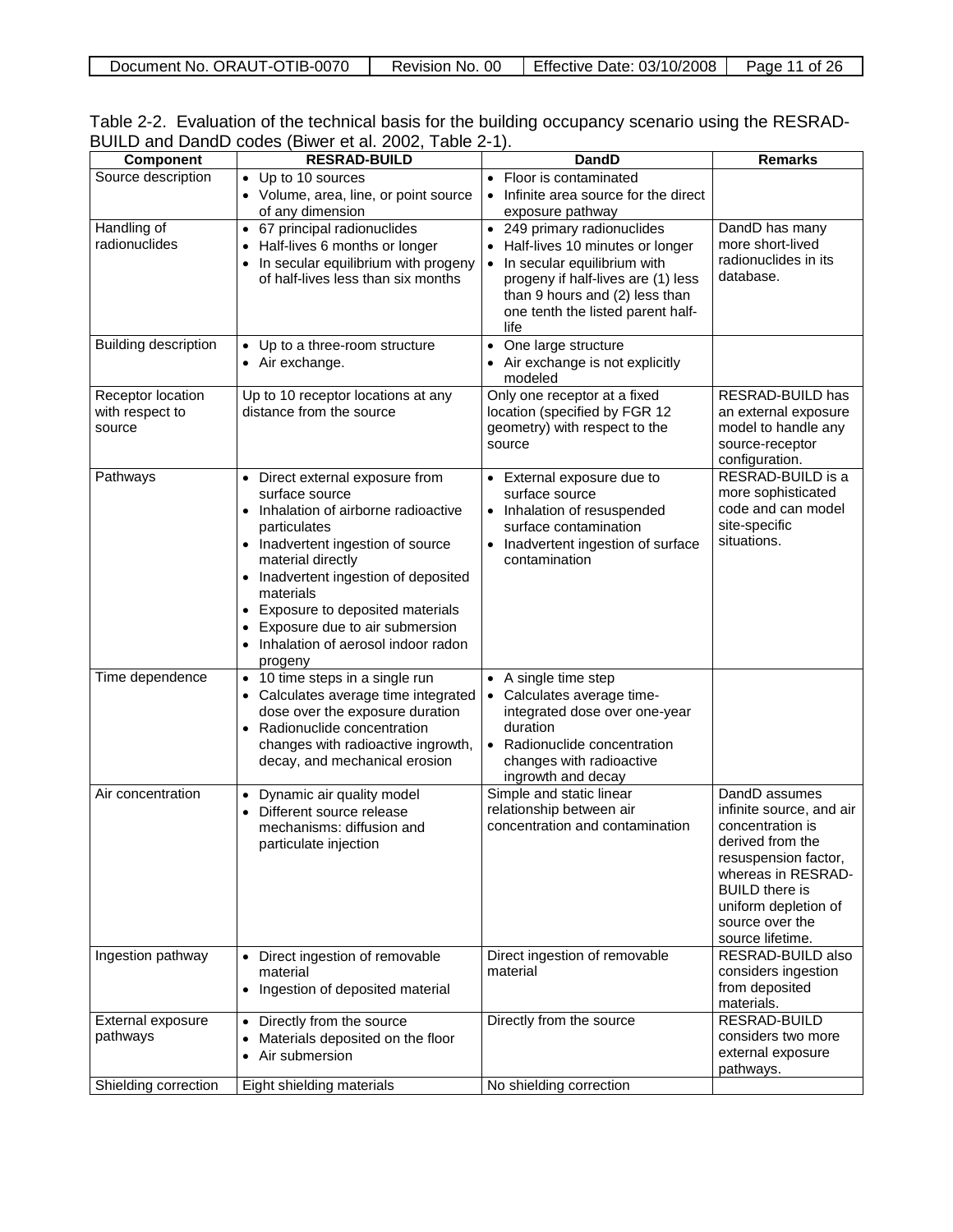| Document No. ORAUT-OTIB-0070 | Revision No. 00 | Effective Date: 03/10/2008 | Page 12 of 26 |
|------------------------------|-----------------|----------------------------|---------------|
|                              |                 |                            |               |

| <b>Component</b>                                          | <b>RESRAD-BUILD</b>                                                                                                                                                                | DandD                   | <b>Remarks</b>                     |
|-----------------------------------------------------------|------------------------------------------------------------------------------------------------------------------------------------------------------------------------------------|-------------------------|------------------------------------|
| Transport of<br>contamination from<br>one room to another | With an indoor air quality model<br>Air exchange between the rooms<br>and with outside air<br>The deposition and resuspension<br>of particulates<br>Radioactive decay and ingrowth | No transport considered |                                    |
| H-3 (tritium)                                             | Special H-3 model for volume source                                                                                                                                                | No special H-3 model    |                                    |
| Radon                                                     | Radon diffusion and radon flux model                                                                                                                                               | Not included            | Not required for NRC<br>compliance |

in the range of 35 days to years have been reported (Sehmel 1980). Models for this effect have been proposed in the form of a constant (steady state component) and a second component with an exponential term. For example, Linsley reported an expression (Linsley 1978):

> K(t in days) =  $[10^{-6}$  exp<sup>(-0.01t)</sup> +  $10^{-9}$  m<sup>-1</sup> with the 10<sup>-6</sup> factor being replaced by 10<sup>-5</sup> for periods of "regular disturbance by vehicular or pedestrian traffic."

Fewer data are available on the variation of resuspension factors with time in indoor environments. However, Healy recommends a decay constant value of 0.1  $d<sup>-1</sup>$  which represents the effects of source depletion with time (Healy 1971). While no experimental studies were identified for indoor facilities, an exponential decrease in resuspension is expected to occur due to conservation of mass and the depletion of easily suspended contaminants.

## **2.6 SOURCE TERM DEPLETION**

The half-life of the surface contamination is given by (Steward 1964):

$$
T_{\frac{y}{2}} = \frac{0.693A}{KnR} hr
$$

where

| A         | $=$                       | is the contaminated area                                                 |
|-----------|---------------------------|--------------------------------------------------------------------------|
| K         | $=$                       | resuspension factor                                                      |
| n         | $=$                       | ventilation rate (airchanges per unit time)                              |
| R         | $=$                       | room volume, rearranging and realizing that $R = A * H$ (height of room) |
| $\lambda$ | $\mathbf{r} = \mathbf{r}$ | KnH, $hr^{-1}$                                                           |

Expressed in units of day $^{-1}$  this becomes

 $\lambda$  = 24KnH, dav<sup>-1</sup>

Accordingly, the assumption of a 1% per day source depletion factor (consistent with research summarized in Section 2.5, above) would be achieved solely from removal by the ventilation system for resuspension factors of  $8x10^{-5}$  m<sup>-1</sup> (assuming a nominal ventilation rate of 1 air change per hour and a room height of 5 meters). Increases in either of these factors would result in a higher depletion rate. This application assumes that depletion through removal in the ventilation system is the only source of reduction, which is known not to be the case.

NUREG-1720 presents an analysis of experimental data from a uranium processing facility. Measurements were collected over a weekend during which uranium operations were not being conducted. Analysis of this data to determine the rate at which the airborne activity was being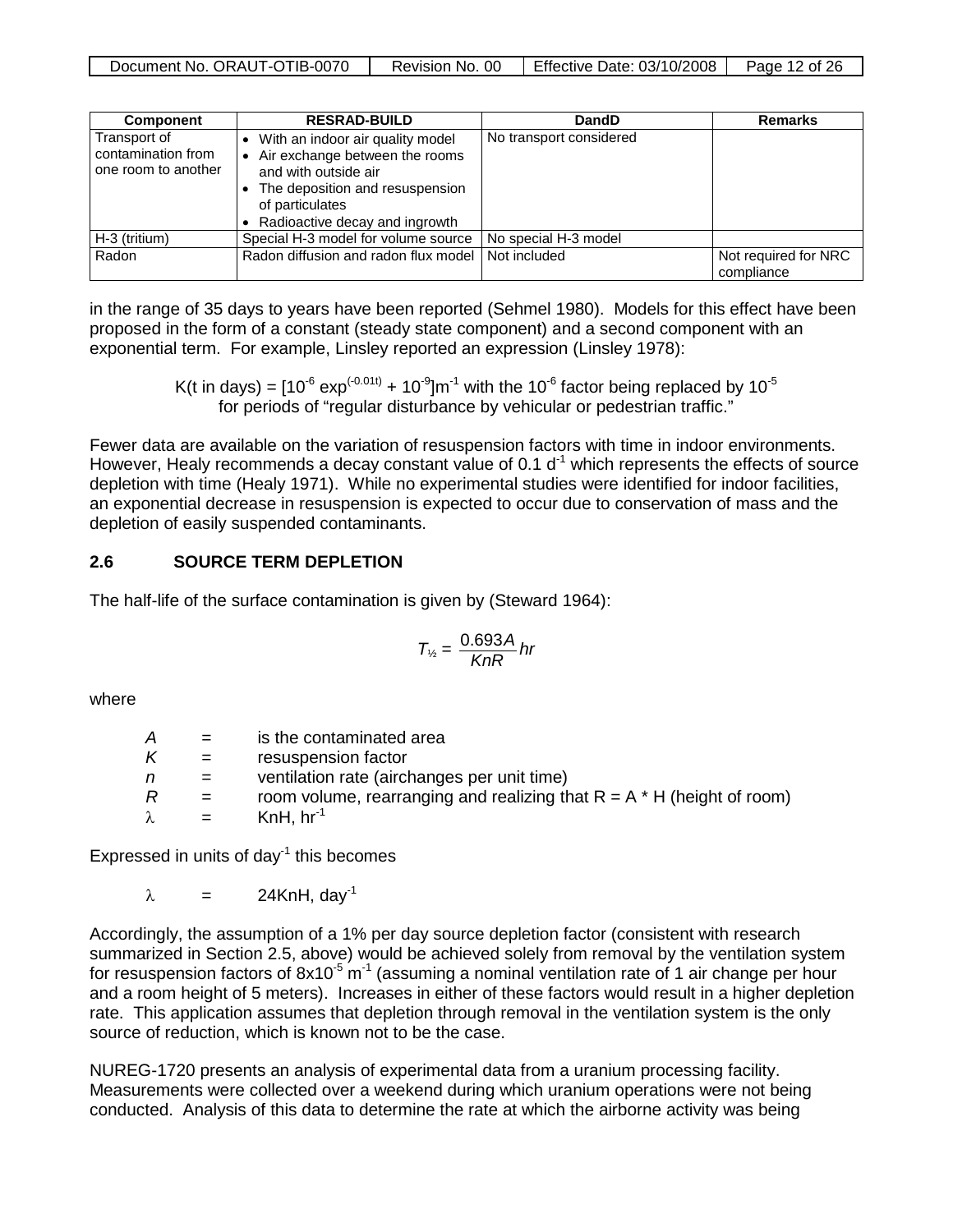| Document No. ORAUT-OTIB-0070 | Revision No. 00 | Effective Date: 03/10/2008 | Page 13 of 26 |
|------------------------------|-----------------|----------------------------|---------------|

depleted yielded an average time constant of 0.0378 hr<sup>-1</sup> and a minimum value of 0.00946 hr<sup>-1</sup>(Abu-Eid et al. 2002).

## **2.7 INGESTION CONSIDERATIONS**

In the case where inhalation intakes are calculated from air concentrations, ingestion intakes are also to be considered. The ingestion rate, in terms of dpm for an 8-hour workday, can be estimated by multiplying the air concentration in dpm per cubic meter by a factor of 0.2 (NIOSH 2004). To adjust this to ingestion intake per calendar day, the calculated ingestion rate is multiplied by 250 workdays per year and divided by 365 days per year. The same f1-value as used for inhalation dose calculations is to be used for ingestion dose calculations (NIOSH 2004).

#### **3.0 GUIDANCE**

## **3.1 INTERNAL DOSE CALCULATIONS**

#### **3.1.1 Consideration of Bioassay Data**

When bioassay data collected during the residual period may be impacted by continued site operations (non-AEC/DOE) it is necessary to account for the fact that only a portion of the exposure during the residual contamination period is from resuspended residual contamination versus exposure due to continued site operations. Therefore calculated intakes must be adjusted by a weighting factor to account for the continued depletion of the operational source term during the residual period. A source term depletion factor of 1% of the surface activity per day based on Section 2.6 is suggested for this purpose. Use of this 1% depletion factor is favorable to claimants, based on the depletion behavior reported above; however, to account for the observed steady-state resuspension conditions (Linsley 1978), this factor is held constant after 3 years. Calculated depletion factors based on a 1% per day depletion rate are presented in Table 3-1, below.

> Table 3-1. Adjustment factors to account for depletion of source term during the residual contamination period.

| Year | <b>Factor</b> |
|------|---------------|
|      |               |
|      | 0.03          |
| 3 on | 0.0007        |

#### **3.1.2 Maximizing Conditions**

Overestimating methods for residual radioactivity periods are presented in ORAUT (2006) and Battelle Team (2006a,b), and are summarized in Table 3-2 below.

#### **3.1.3 Source Term**

Estimates of internal dose from source term data can be performed using the NUREG-1400 (Hickey et al. 1993) methodology (Section 2.2) or by applying a resuspension rate (Section 2.1.2).

Application of NUREG-1400 methodology requires that the total annual material handled be used in the calculation. A specific evaluation would have to be performed based on knowledge of the facility and processes in order to determine appropriate release fraction and dispensability factors. Without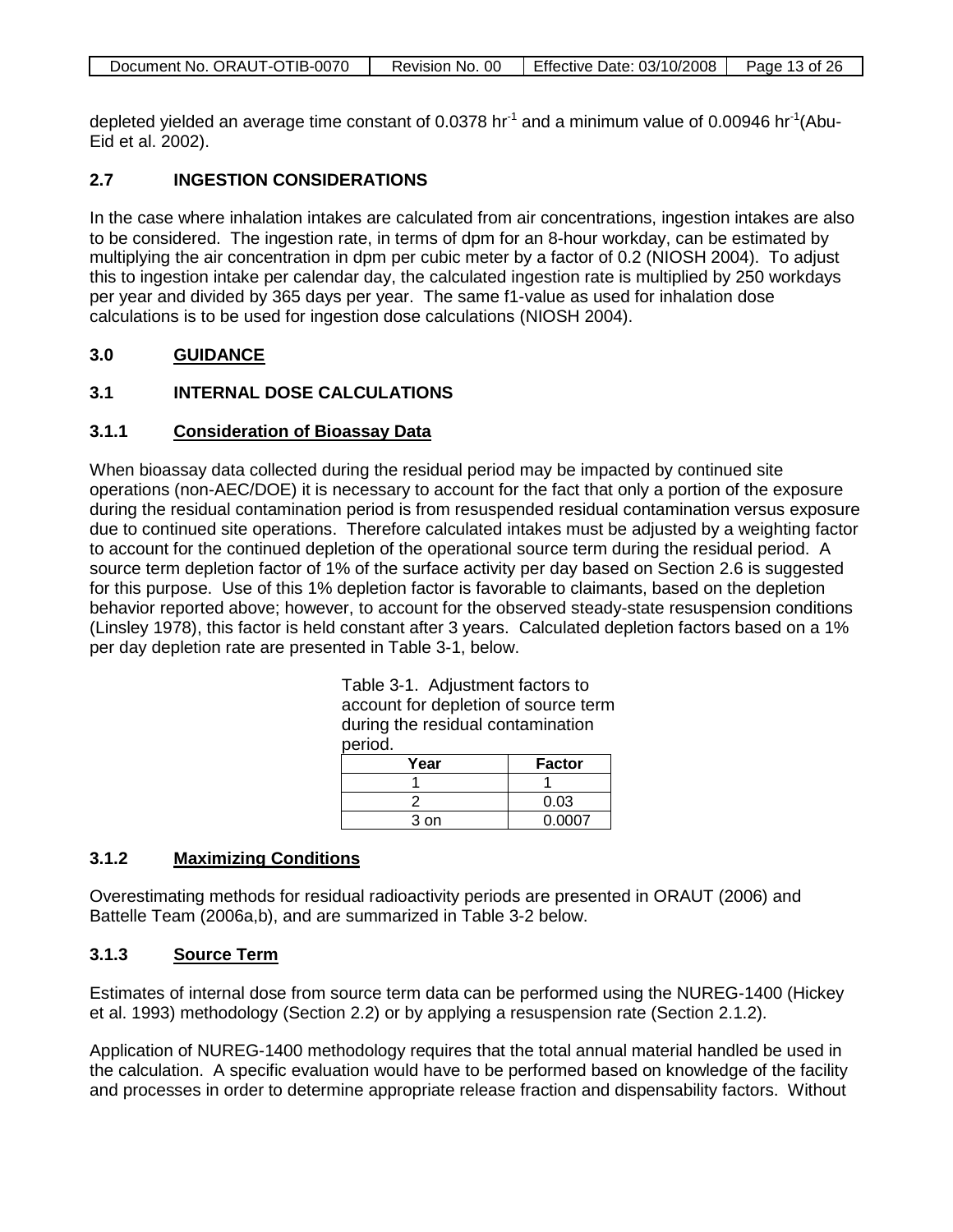| Document No. ORAUT-OTIB-0070 | Revision No. 00 | Effective Date: $03/10/2008$ | Page 14 of 26 |
|------------------------------|-----------------|------------------------------|---------------|
|                              |                 |                              |               |

| <b>Document</b>     | <b>Applicability</b>                     | <b>Summary</b>                            |
|---------------------|------------------------------------------|-------------------------------------------|
| ORAUT 2006          | AWE facilities, subject to applicability | Add one year of additional exposure based |
|                     | matrix in attachment B.                  | on operational exposure matrix.           |
| Battelle Team 2006a | AWE uranium metal facilities.            | Inhalation-413 pCi/d (uranium)            |
|                     |                                          | Ingestion-Tabulated value (Battelle Team  |
|                     |                                          | 2006a, Table 7.9).                        |
| Battelle Team 2006b | AWE uranium refineries.                  | Inhalation-413 pCi/d (uranium)            |
|                     |                                          | Ingestion-Tabulated value (Battelle Team  |
|                     |                                          | 2006a, Table 8.30).                       |

Table 3-2. Efficiency methods for AWE residual radioactivity period dose reconstruction.

additional information, favorable to claimant values of 0.01 for release fraction and 10 for dispersability should be used.

Application of the resuspension rate methodology requires knowledge of the volume of area into which the material is released and the associated ventilation rate. Selection of an appropriate release rate could be based on knowledge of the facility characteristics, otherwise a favorable to claimant value of  $5 \times 10^{-3}$  hr<sup>-1</sup> could be used (Healy 1971).

#### **3.1.4 Surface Activity**

Estimates of internal dose from surface activity measurements are accomplished using resuspension factors (Section 2.1.1) for indoor calculation and mass loading factors (Section 2.3) for outdoor areas (or where surface activity is available in activity per unit mass).

Application of resuspension factors requires some information on the average surface contamination level present in the facility. If this value is not known, an estimate could be made based on typical airborne radioactivity levels during operations [or worst-case values based on data from ORAUT (2006) or Battelle Team 2006a,b)]. Using estimated airborne radioactivity levels, surface activity can be estimated using a deposition velocity and duration. This approach would allow the estimation of airborne activity due to residual surface activity which has been deposited during operations. Values of 0.00075 m<sup>-1</sup> and 1 year would be favorable to claimant estimates of deposition velocity and duration, respectively.

To ensure a favorable to claimant assessment, a resuspension factor of  $1x10^{-6}$  m<sup>-1</sup> should be used to estimate airborne activity from surface contamination. This value is consistent with the research presented in Section 2.1.1, and bounding at the 95th percentile based on a probabilistic analysis using RESRAD-BUILD presented in Attachment A.

Application of a mass loading approach could be appropriate for outdoor areas or for indoor areas where there is debris that has been characterized as activity per unit mass. Based on the analysis reviewed by the NRC, a favorable to claimant value of 100  $\mu$ g/m<sup>3</sup> should be applied.

## **3.1.5 Exponential Interpolation**

Contemporary estimates of airborne radioactivity (either directly measured or calculated using surface activity measurements) can be used in conjunction with measurements of airborne activity during the operational period to develop an exposure matrix during the residual radioactivity period. Based on an understanding of the removal mechanisms (Section 2.5), an exponential model should be used to fit the operational period data and the post-operational data. In practice, the post-operational airborne activity and the operational activity would be related by the following equation: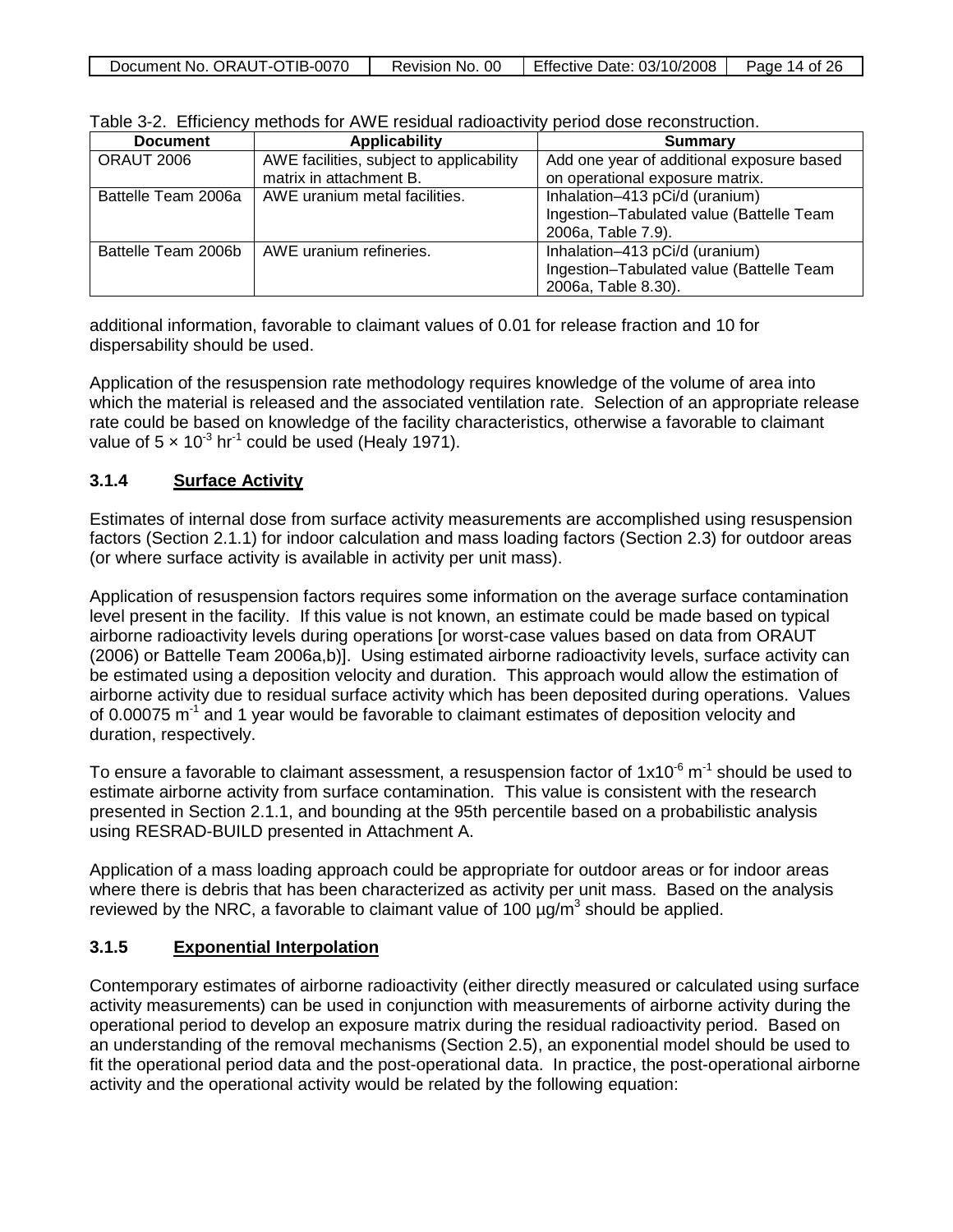A(residual period) = A(operations)  $* e^{-\lambda t}$  with t being the length of time between the two air concentration measurements (residual and operational). This equation is then solved for the factor λ. Calculation of intakes between the measured operational and residual period values should be based on integration of the equation above on an annual basis.

If no data are available for airborne radioactivity levels during the operational period, a favorable to claimant value can be estimated based on applicable values based on data from Battelle Team (2006a,b) (uranium facilities) or Attachment B (thorium facilities).

If no data are available for airborne radioactivity levels during the residual period, a source term depletion factor of 1% per day (Section 2.6) can be used in conjunction with the available operational period data. To account for the observed steady-state resuspension conditions (Linsley 1978), source term depletion should be held constant after 3 years (as in Section 3.1.1).

#### **3.1.6 Computer Models**

Application of either the RESRAD-BUILD or DandD computer models (Section 2.3) would yield a detailed assessment of exposure conditions based on input assumptions. However, such an assessment would only be as robust as the input parameters on which the calculations are based. If such parameters could be determined with confidence, then application of such a method would be appropriate. The DandD code, being a more simplistic model, would require less of a detailed understanding of the exposure conditions and may be more appropriate for situations in which knowledge of facility conditions is limited.

#### **4.0 CONCLUSIONS**

Table 4-1 below presents a summary of the methods reviewed for estimation of internal exposure to residual radioactivity at AWE facilities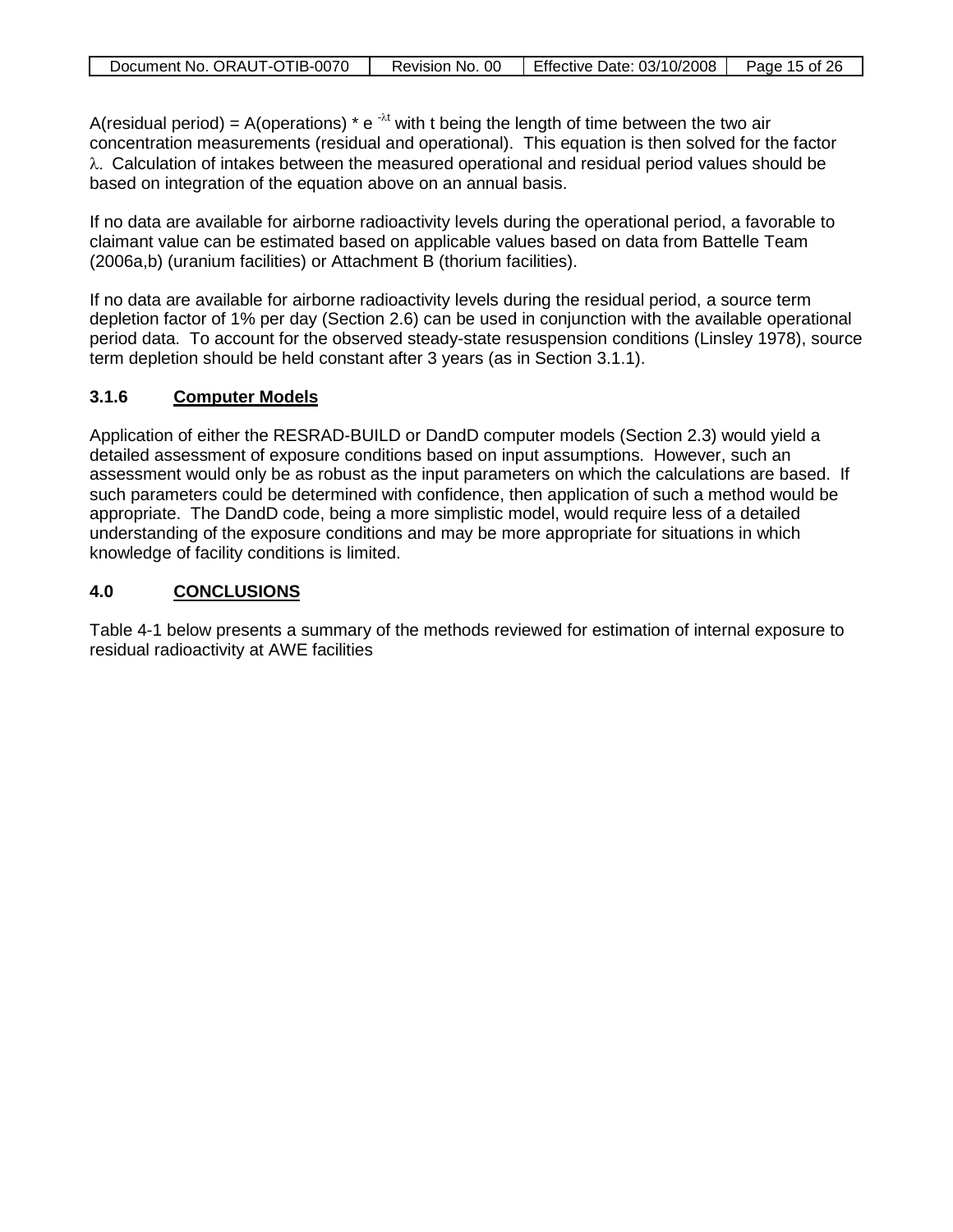| Document No. ORAUT-OTIB-0070 | Revision No. 00 | <b>Effective Date: 03/10/2008</b> | Page 16 of 26 |
|------------------------------|-----------------|-----------------------------------|---------------|
|------------------------------|-----------------|-----------------------------------|---------------|

| Data sources |             |                    |                              |               |                                                                                                                                                                                                                                                                                                                          |
|--------------|-------------|--------------------|------------------------------|---------------|--------------------------------------------------------------------------------------------------------------------------------------------------------------------------------------------------------------------------------------------------------------------------------------------------------------------------|
|              | Air sample  |                    | <b>Surface contamination</b> |               |                                                                                                                                                                                                                                                                                                                          |
|              | Post-       |                    | <b>Post-</b>                 | <b>Source</b> |                                                                                                                                                                                                                                                                                                                          |
| Operational  | operational | <b>Operational</b> | operational                  | term          | <b>Recommended methodology</b>                                                                                                                                                                                                                                                                                           |
| X            | X           |                    |                              |               | Exponential fit of operational and post operational<br>data.                                                                                                                                                                                                                                                             |
| X            |             |                    |                              |               | Calculate annual intake quantities based on a source<br>term depletion factor of 1% per day (Section 2.6).                                                                                                                                                                                                               |
|              | X           |                    |                              |               | Exponential fit of post operational data and estimate<br>of operational airborne radioactivity based on ORAUT<br>(2006), Battelle Team (2006a,b), or Attachment B<br>(thorium facilities).                                                                                                                               |
|              |             | X                  | $\mathsf{x}$                 |               | Conversion of surface activity to airborne<br>concentrations using resuspension factor or 1x10 <sup>-6</sup><br>followed by an exponential fit of derived levels.                                                                                                                                                        |
|              |             | X                  |                              |               | Conversion of surface activity to airborne<br>concentrations using resuspension factors. Calculate<br>annual intake quantities based on a source term<br>depletion factor of 1% per day (Section2.6).                                                                                                                    |
|              |             |                    | X                            |               | Conversion of post operational surface activity data to<br>airborne concentrations using resuspension factor of<br>1x10 <sup>-6</sup> . Estimate of operational airborne radioactivity<br>based on ORAUT (2006), Battelle Team (2006a,b), or<br>Attachment B (thorium facilities). Exponential fit of<br>two quantities. |
|              |             |                    |                              | X             | Estimate of potential intake using NUREG-1400<br>(Hickey et al. 1993) intake fraction.                                                                                                                                                                                                                                   |

Table 4-1. Summary of recommended methods.

## **5.0 ATTRIBUTIONS AND ANNOTATIONS**

All information requiring identification was addressed via references integrated into the reference section of this document.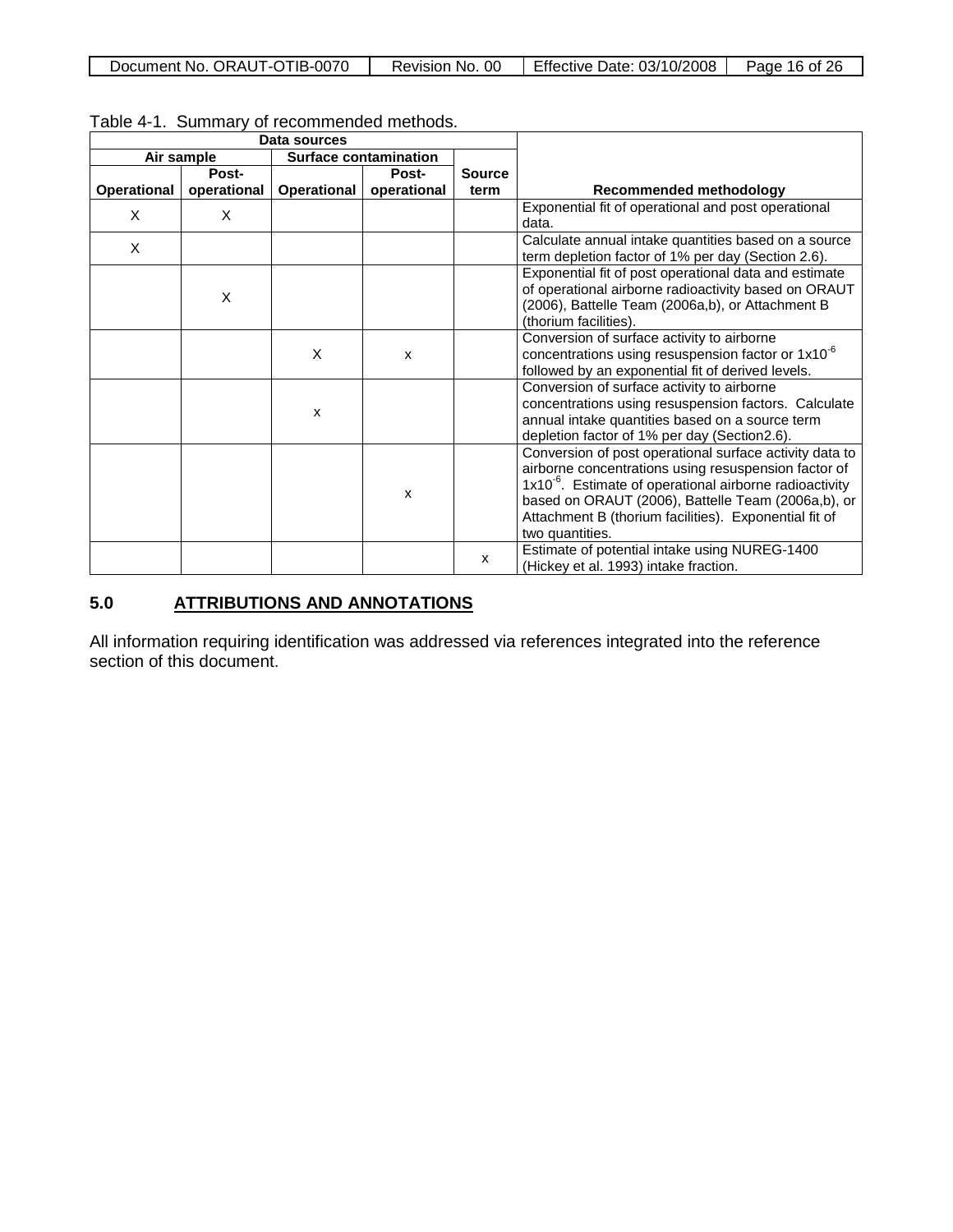## **REFERENCES**

## **Cited References**

- Abu-Eid, R. M., R. B. Coddell, N. A. Eisenburg, T. E. Harris, and S. McGuire, 2002, *Re-evaluation of the Indoor Resuspension Factor for the Screening Analysis of the Building Occupancy Scenario for NRC's License Termination Rule*, NUREG-1720, Draft Report for Comment, U.S. Nuclear Regulatory Commission, Office of Nuclear Material Safety and Safeguards, Washington, D.C., June. [SRDB Ref ID: 22400]
- AEC (U.S. Atomic Energy Commission, 1955, *Horizons, Inc., Cleveland, Ohio, Occupational Exposure to Airborne Contaminants*, HASL-Horizons-1, New York Operations Office, New York, New York, February 21. [SRDB Ref ID: 16125]
- AEC (U.S. Atomic Energy Commission, 1958, *Nuclear Metals, Inc., Cambridge Massachusetts, Occupational Exposure to Radioactive Dust*, HASL-49 (NMI-3), New York Operations Office, New York, New York, August 12. [SRDB Ref ID: 10504]
- Anspaugh, L. R., J. H. Shinn, P. L. Phelps, and N. C. Kennedy, 1975, "Resuspension and Redistribution of Plutonium in Soils," *Health Physics*, volume 29, number 4, pp. 571–582; 1975. [SRDB Ref ID: 16567]
- Battelle Team, 2006a, *Site Profiles for Atomic Weapons Employers that Worked Uranium and Thorium Metals*, Battelle-TBD-6000, Rev. F0, Richland, Washington, December 13. [SRDB Ref ID: 30671]
- Battelle Team, 2006b, *Site Profiles for Atomic Weapons Employers that Refined Uranium and Thorium Metals*, Battelle-TBD-6001, Rev. F0, Richland, Washington, December 13.
- Beyeler, W. E., W. A. Hareland, F. A. Durán, T. J. Brown, E. Kalinina, D. P. Gallegos, and P. A. Davis, 1999, *Residual Radioactive Contamination from Decommissioning, Parameter Analysis*, NUREG/CR-5512 Vol. 3., Draft Report for Comment, U.S. Nuclear Regulatory Commission, Office of Nuclear Regulatory Research, Washington, D.C. [SRDB Ref ID: 23558]
- Biwer, B. M., S. Kamboj, J. Arnish, C. Yu, and S. Y. Chen, 2002, *Technical Basis for Calculating Radiation Doses for the Building Occupancy Scenario Using the Probabilistic RESRAD-BUILD 3.0 Code*, NUREG/CR-6755, U.S. Nuclear Regulatory Commission, Office of Nuclear Regulatory Research, Washington, D.C., February.
- Brodsky, A., 1980, "Resuspension Factors and Probabilities of Intake of Material in Process (Or 'Is 10- 6 a Magic Number in Health Physics?')," *Health Physics*, volume 39, number 6, pp. 992–1000.
- DOE (U. S. Department of Energy), 1994, *Airborne Release Fractions/Rates and Respirable Fractions for Nonreactor Nuclear Facilities*, DOE-HDBK-3010-94, Washington, D.C., December.
- Healy, J. W., 1971, *Surface Contamination: Decision Levels*, LA-4558-MS, Los Alamos Scientific Laboratory, Los Alamos, New Mexico. [SRDB Ref ID: 40445]
- Hickey, E. E., G. A. Stoetzel, D. G. Strom, G. R. Cicotte, C. M. Wiblin, and S. A. McGuire, 1993, *Air Sampling in the Workplace, Final Report*, NUREG-1400, U.S. Nuclear Regulatory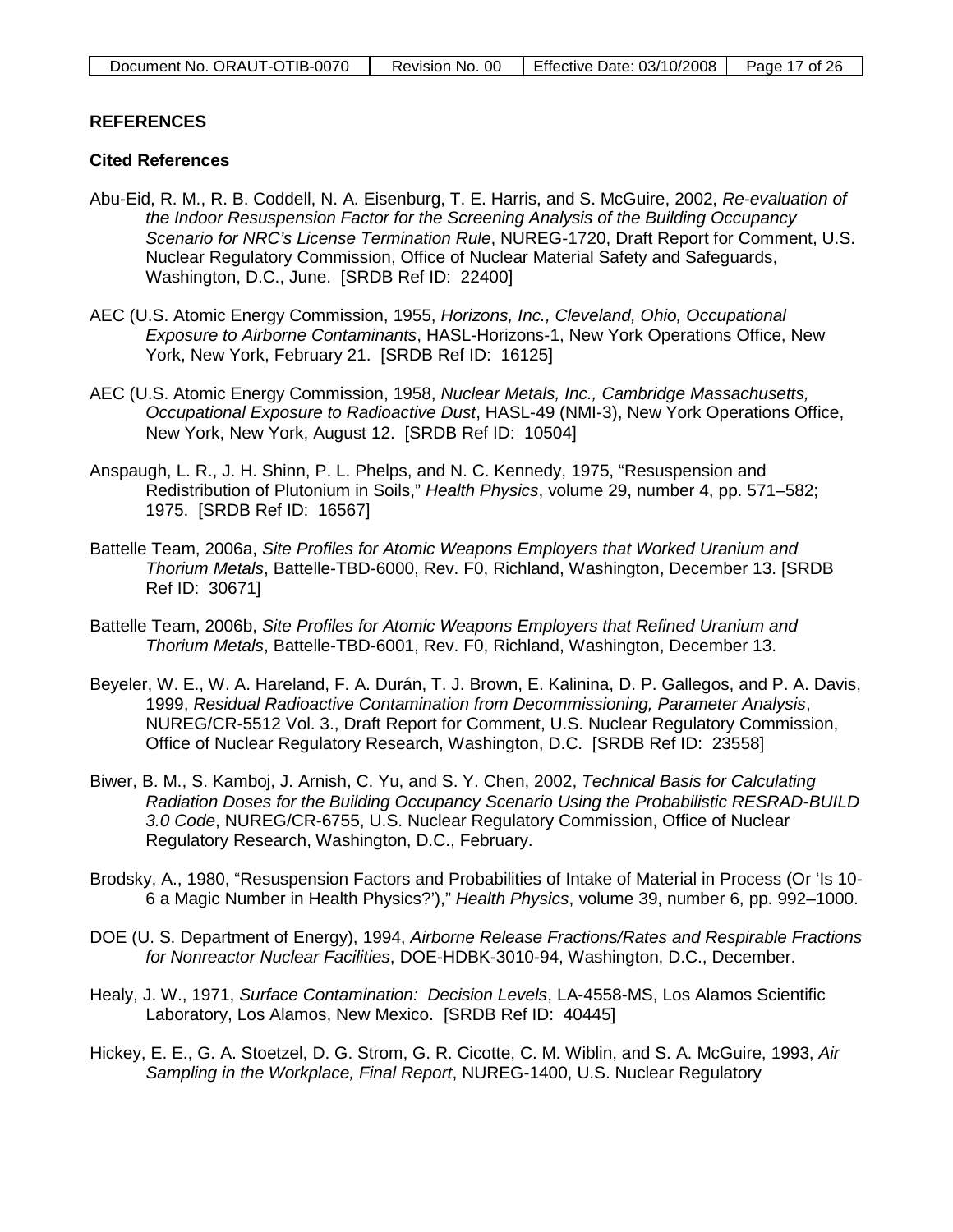Commission, Office of Nuclear Regulatory Research, Washington, D.C., September. [SRDB Ref ID: 20129]

- Kennedy, W. E., Jr. and D. L. Strenge, 1992, *Residual Radioactive Contamination from Decommissioning. Technical Basis for Translating Contamination Levels to Annual Total Effective Dose Equivalent, Final Report*, NUREG/CR-5512, Vol. 1 (PNL-7994), U.S. Nuclear Regulatory Commission, Office of Nuclear Material Safety and Safeguards, Washington, D.C., October. [SRDB Ref ID: 23558]
- Klevin, P. B., and J. [illeg], 1953, *Lindsay Chemical Company, Industrial Hygeine Survey, Part I, Occupational Exposure to Thorium Dust and Thoron*, Lindsay-1, U.S. Atomic Energy Commission, New York Operations Office, New York, New York, January 21. [SRDB Ref ID: 9041]
- Linsley, G. S., 1978, *Resuspension of the Transuranium Elements A Review of Existing Data*, NRPB-R75, Harwell, Didcot, Oxon.
- McFadden, K., D. A. Brosseau, W. E. Beyeler, and C. D. Updegraaf, 2001, *Residual Radioactive Contamination from Decommissioning, User's Manual, DandD Version 2.1*, NUREG/CR-5512, Vol. 2 (SAND2001-0822P), U.S. Nuclear Regulatory Commission, Office of Nuclear Material Safety and Safeguards, Washington, D.C., April. [SRDB Ref ID: 40435]
- NIOSH (National Institute for Occupational Safety and Health), 2006, *Report on Residual Radioactive and Beryllium Contamination at Atomic Weapons Employer Facilities and Beryllium Vendor Facilities*, Office of Compensation Analysis and Support, Cincinnati, Ohio, December. [SRDB Ref ID: 29386]
- NIOSH (National Institute for Occupational Safety and Health), 2007, *Radiation Exposures Covered for Dose Reconstructions Under Part B of the Energy Employees Occupational Illness Compensation Program Act*, OCAS-IG-003, Rev. 0, Office of Compensation Analysis and Support, Cincinnati, Ohio, November.
- NIOSH (National Institute for Occupational Safety and Health), 2004, *Estimation of Ingestion Intakes*, OCAS-TIB-009, Rev. 0, Office of Compensation Analysis and Support, Cincinnati, Ohio, April 13.
- ORAUT (Oak Ridge Associated Universities Team), 2006, *Estimating the Maximum Plausible Dose to Workers at Atomic Weapons Employer Facilities*, ORAUT-OTIB-0004, Revision 3 PC-2, Oak Ridge, Tennessee, December 6.
- Sehmel, G. A., 1980, "Particle Resuspension: A Review," *Environment International*, volume 4, pp.107–127.
- Stewart, K., 1964, "The Resuspension of Particulate Material from Surfaces," Chapter NA, pp. 63–74 *Surface Contamination, First Edition*, B. R. Fish, editor, Pergamon Press, Oxford, England.
- Till, J. E., and H. R. Meyer, 1983, *Radiological Assessment A Textbook on Radiological Dose Analysis*, NUREG/CR-3332, U.S. Nuclear Regulatory Commission, Office of Nuclear Reactor Regulation, Washington, D.C., September. [SRDB Ref ID: 40438]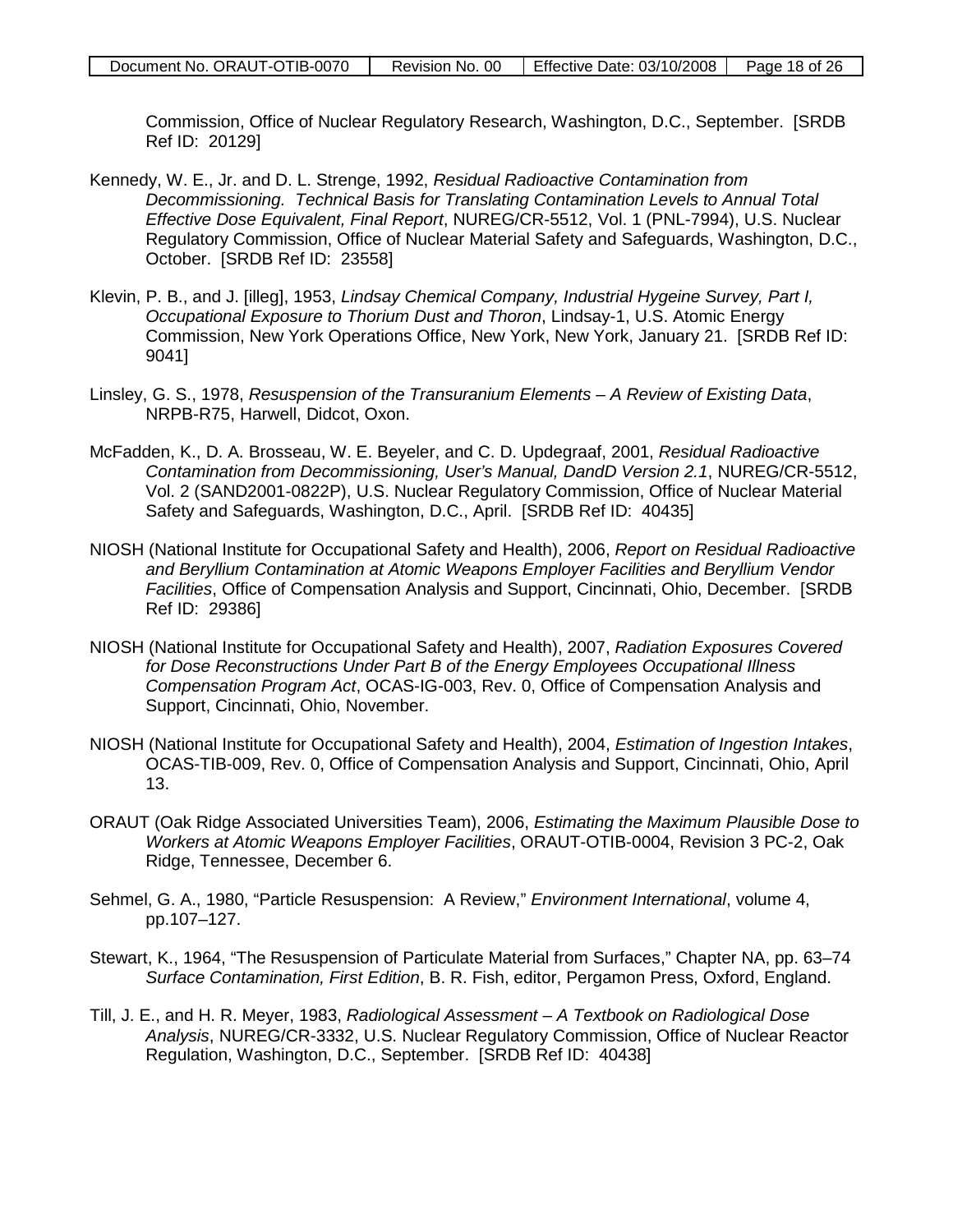| Document No. ORAUT-OTIB-0070 | Revision No. 00   Effective Date: 03/10/2008   Page 19 of 26 |  |
|------------------------------|--------------------------------------------------------------|--|

Yu, C., D. J. LePoire, C. O. Loureiro, L. G. Jones, and S. Y. Chen, 1994, *RESRAD-BUILD: A Computer Model for Analyzing the Radiological Doses Resulting from the Remediation and Occupancy of Buildings Contaminated with Radioactive Material*, ANL/EAD/LD-3, University of Chicago, Argonne National Laboratory, Argonne, Illinois, November. [SRDB Ref ID: 40436]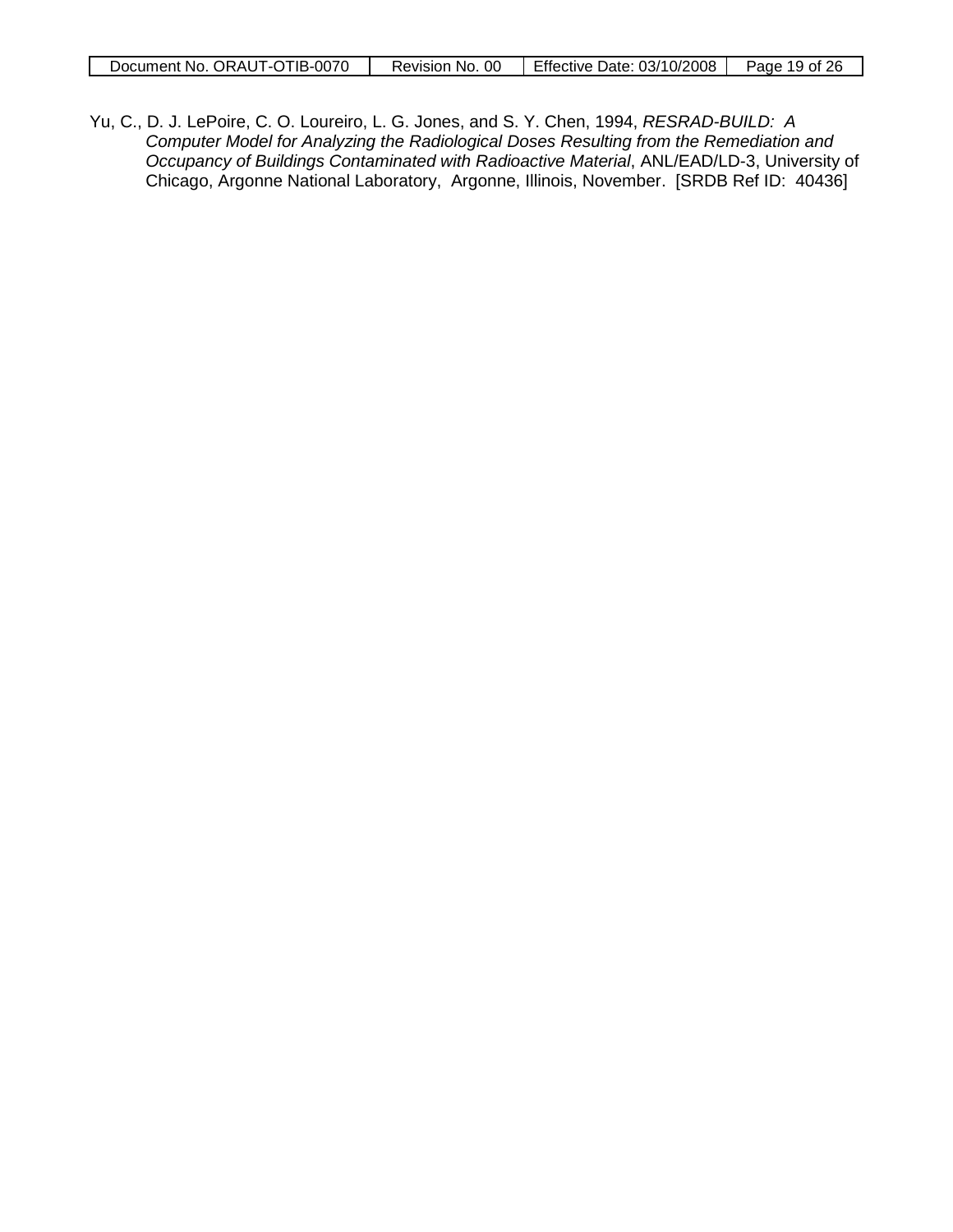## **ATTACHMENT A**

<span id="page-19-0"></span>**DERIVATION OF RESUSPENSION FACTORS USING RESRAD-BUILD-PROBABILISTIC** Page 1 of 6

## **LIST OF TABLES**

# A-1 Input parameters.................................................................................................................... 22

A-2 Input values............................................................................................................................22 A-3 Calculated resuspension factor.............................................................................................. 25

## **LIST OF FIGURES**

## **FIGURE TITLE PAGE**

**PAGE**

## **Methodology**

The air concentration  $(C<sup>n</sup>)$  in a one room air quality model under equilibrium conditions for a surface source of long-lived radionuclide contamination in which the contamination covers the entire floor can be expressed as:

$$
C_n = \frac{f_R f C_{surf}}{24T_R \lambda_B^a H}
$$
 (Yu et al. 1994, equation J.4.10-5)

where

- $C<sup>n</sup>$  $=$  air concentration of radionuclide n in the room (pCi/m<sup>3</sup>),
- $f_R$  = removal fraction of the source material
- $f =$  fraction of removed material that becomes indoor dust (air release fraction),
- $C_{\text{surf}}$  = surface concentration (pCi/m<sup>2</sup>),
- $T_R$  = time to remove material from the source (source lifetime) (d),
- $\lambda_h^a$  $=$  air exchange rate (1/h), and
- $H =$  height of compartment (m).

The resuspension factor is defined as the ratio of the air activity to the surface activity. Using the notation above, the resuspension factor  $(R_F)$  can be expressed as:

$$
R_F = \frac{f_R f}{24T_R \lambda_b^a H}
$$
 (Yu et al. 1994, equation J.4.10-6)

# **TABLE TITLE**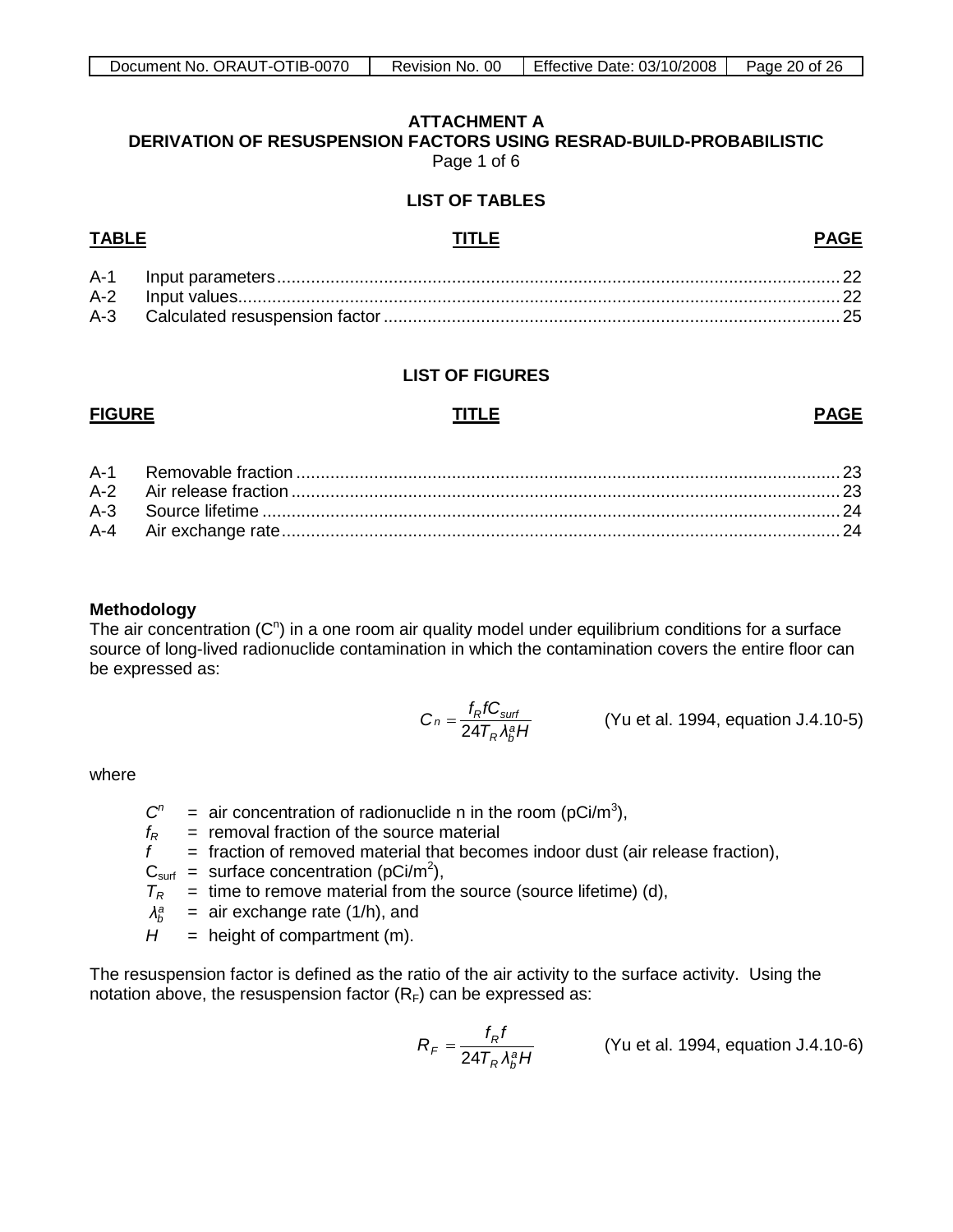## **ATTACHMENT A**

## **DERIVATION OF RESUSPENSION FACTORS USING RESRAD-BUILD-PROBABILISTIC** Page 2 of 6

Since RESRAD-BUILD probabilistic does not directly provide an air activity output, it is necessary to derive it based on the inhalation dose output value, based on the relationship:

$$
D_{inh}^n(t) = F_{in} \cdot F_i \cdot IR \cdot \overline{C}_i^n(t) \cdot ED \cdot DCF_n^n
$$
 (Yu et al. 1994, equation D.3)

where

- $D_{inh}^n(t)$  = total effective dose equivalent due to inhalation of radionuclide n in compartment I from time t to t+ED (mrem),
- $F_{\text{in}}$  = fraction of time spent indoors (indoor fraction) (dimensionless),
- = fraction of indoor time that is spent at compartment i (time fraction) (dimensionless),
- *Fi*  $IR =$  inhalation rate (m<sup>3</sup>/d),
- $\overline{C}_i^{\,n}(t)$  = average concentration of radionuclide n (pCi/m<sup>3</sup>) over the exposure duration ED starting at time t in the indoor air of compartment I,
- *ED* = exposure dudration (d), and

 $DCF<sub>b</sub><sup>n</sup>$  = inhalation dose conversation factor for radionuclide n (mrem/pCi).

The appropriateness of this methodology for deriving the air activity (and in effect the resuspension rate) was verified by calculating these values using both the described technique and the closed form analytical solution (based on equation J.4.10-6) and comparing them with the RESRAD-BUILD output air activity value (provided on the detailed output report). Note that the requisite parameters necessary to perform this comparison are only available for the deterministic RESRAD-BUILD cases.

## **Input Values**

The probabilistic module of RESRAD-BUILD allows any parameter to be specified as a probability density function. The resultant output is provided for the 5th through 100th percentile in intervals of 5 percent.

The resuspension factor at the 95th percentile was calculated using default probability density functions for the following parameters: 1) removable fraction, 2) fraction of removed material that becomes indoor dust, 3) time to remove material, 4) air exchange rate. A deterministic value of room height (2.5 m) was selected to represent a reasonable, albeit favorable to claimant approximation. The default distributions applied (as documented in Appendix J of Yu et al. 1994), are based on a detailed literature review conducted by Argonne National Laboratory and are summarized in Table A-1 and graphically depicted in Figures A-1 – A-4, below. Detailed analysis of these distributions are provided in Appendix J to Yu et al. 1994.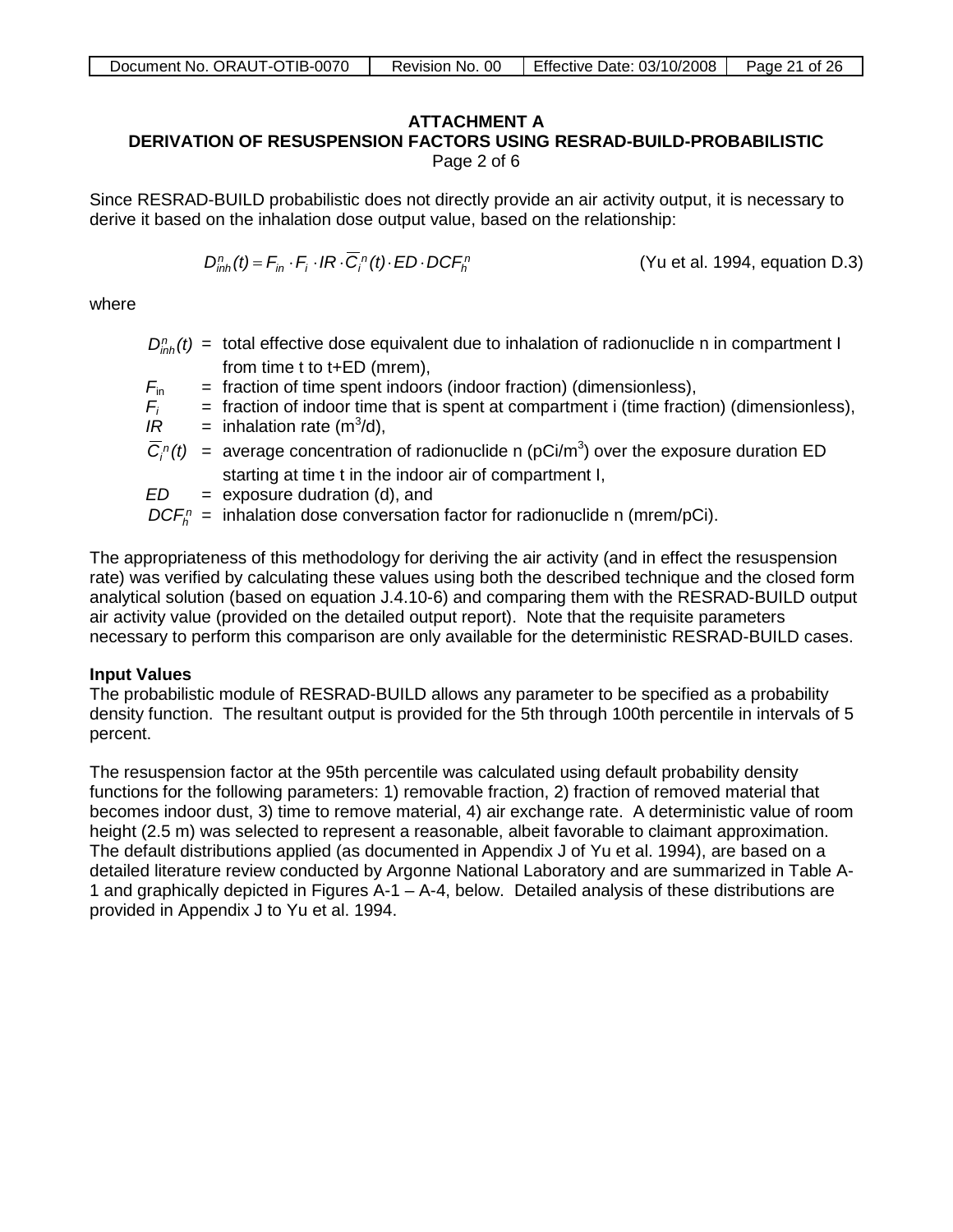## **ATTACHMENT A DERIVATION OF RESUSPENSION FACTORS USING RESRAD-BUILD-PROBABILISTIC** Page 3 of 6

|  |  | Table A-1. Input parameters (sensitive). |  |  |
|--|--|------------------------------------------|--|--|
|--|--|------------------------------------------|--|--|

| Value                              | <b>Type</b>          | Value                                                                                                                                      | Comment                                   |
|------------------------------------|----------------------|--------------------------------------------------------------------------------------------------------------------------------------------|-------------------------------------------|
| Removable fraction<br>(unitless)   | <b>Probabilistic</b> | Triangular distribution<br>Minimum $= 0$<br>Maximum $= 1.0$<br>Most likely = $0.1$                                                         | From Yu et al. 1994, Figure J.14          |
| Air release fraction<br>(unitless) | <b>Probabilistic</b> | Triangular distribution<br>Minimum = $1E-6$ ,<br>Maximum $= 1$<br>Most likely = $0.07$                                                     | From Yu et al. 1994, Figure J.13          |
| Source lifetime<br>(d)             | <b>Probabilistic</b> | Triangular distribution<br>Minimum $= 1,000$<br>Maximum = $100,000$<br>Most likely = $10,000$                                              | From Yu et al. 1994, Figure J.15          |
| Air exchange rate<br>(1/h)         | <b>Probabilistic</b> | Truncated lognormal distribution<br>Mean = $0.4187$<br>Standard deviation $= 0.88$<br>Lower quantile $= 0.001$<br>Upper quantile = $0.999$ | From Yu et al. 1994, Figure J.9           |
| Height<br>(m)                      | Deterministic        | 2.5                                                                                                                                        | Realistic, favorable to claimant<br>value |

|  | Table A-2. Input values (insensitive – no impact on analytical results). |  |
|--|--------------------------------------------------------------------------|--|
|  |                                                                          |  |

| Value                                    | Type          | Value | <b>Comment</b>       |
|------------------------------------------|---------------|-------|----------------------|
| Source activity<br>(pCi/m <sup>2</sup> ) | Deterministic | 1000  |                      |
| Source area<br>$(m^2)$                   | Deterministic | 36    |                      |
| <b>Breathing rate</b><br>$(m^2/d)$       | Deterministic | 28.8  | Equal to 1.2 $m^3/h$ |
| Indoor fraction<br>(unitless)            | Deterministic | 0.23  | Equal to 2000 h/y    |
| Time fraction<br>(unitless)              | Deterministic |       | Single room model    |
| <b>Exposure duration</b><br>(d)          | Deterministic | 365   |                      |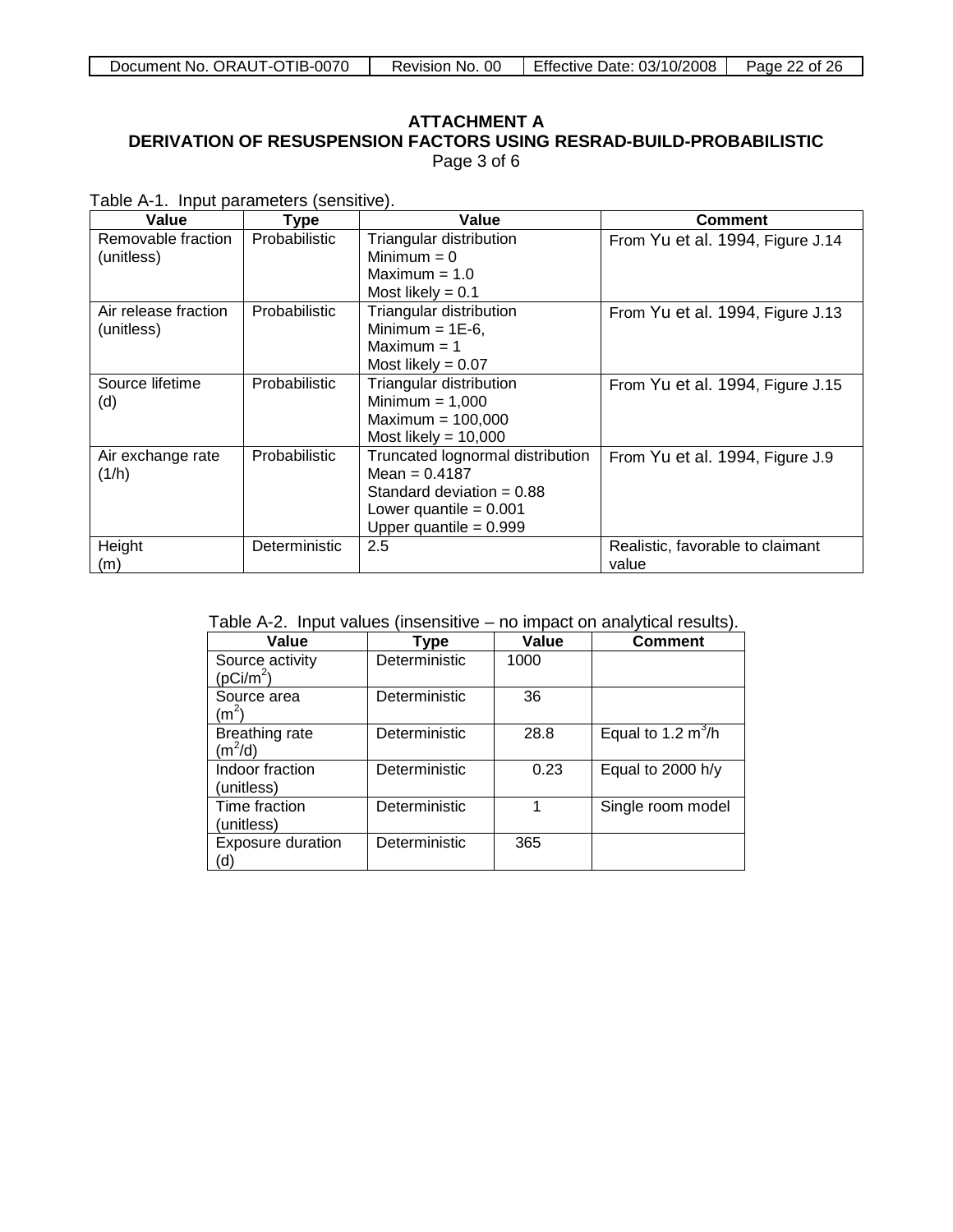**ATTACHMENT A DERIVATION OF RESUSPENSION FACTORS USING RESRAD-BUILD-PROBABILISTIC** Page 4 of 6





Figure A-2. Air release fraction (from Yu et al. 1994, Figure J.13).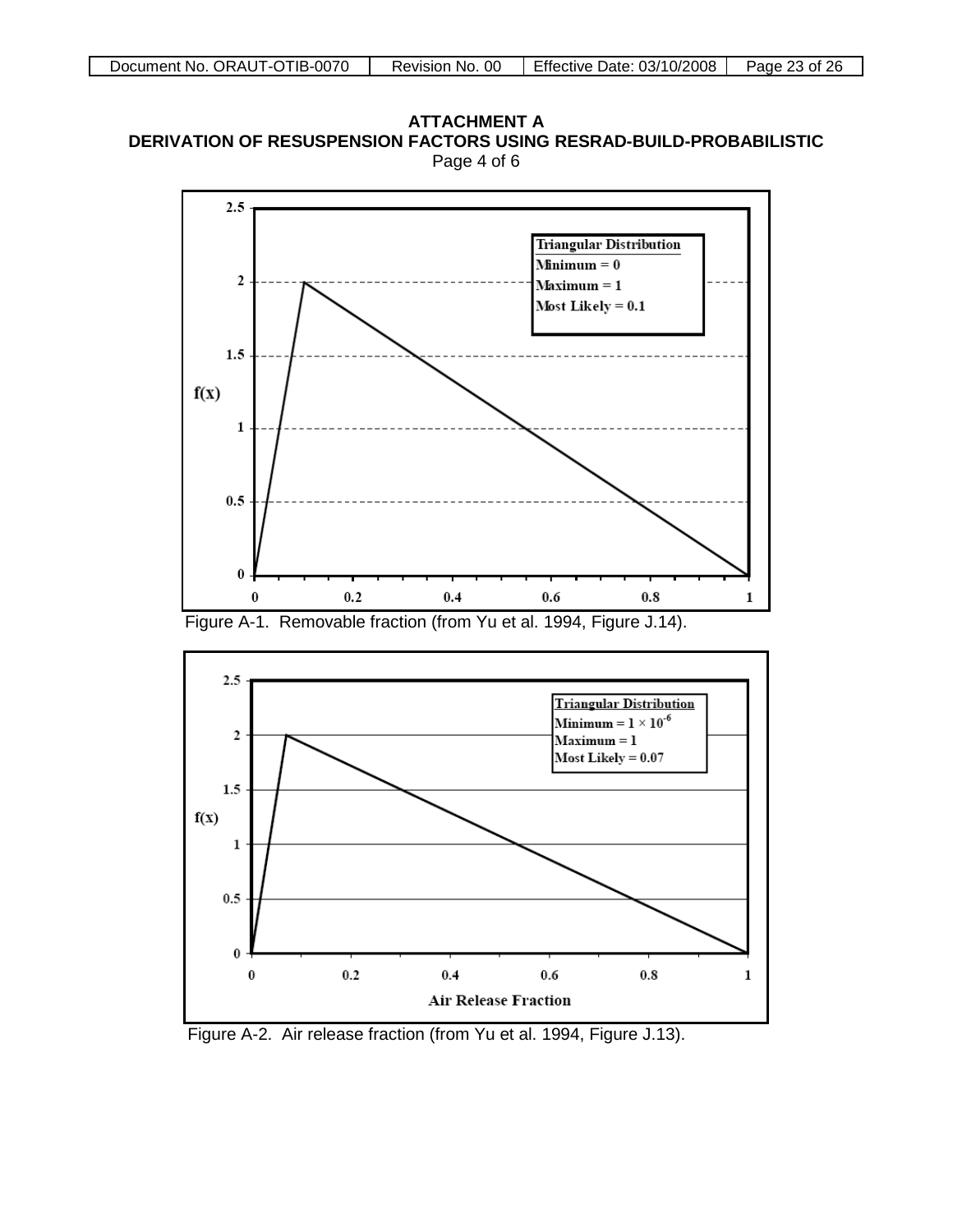







Figure A-4. Air exchange rate (from Yu et al. 1994, Figure J.9)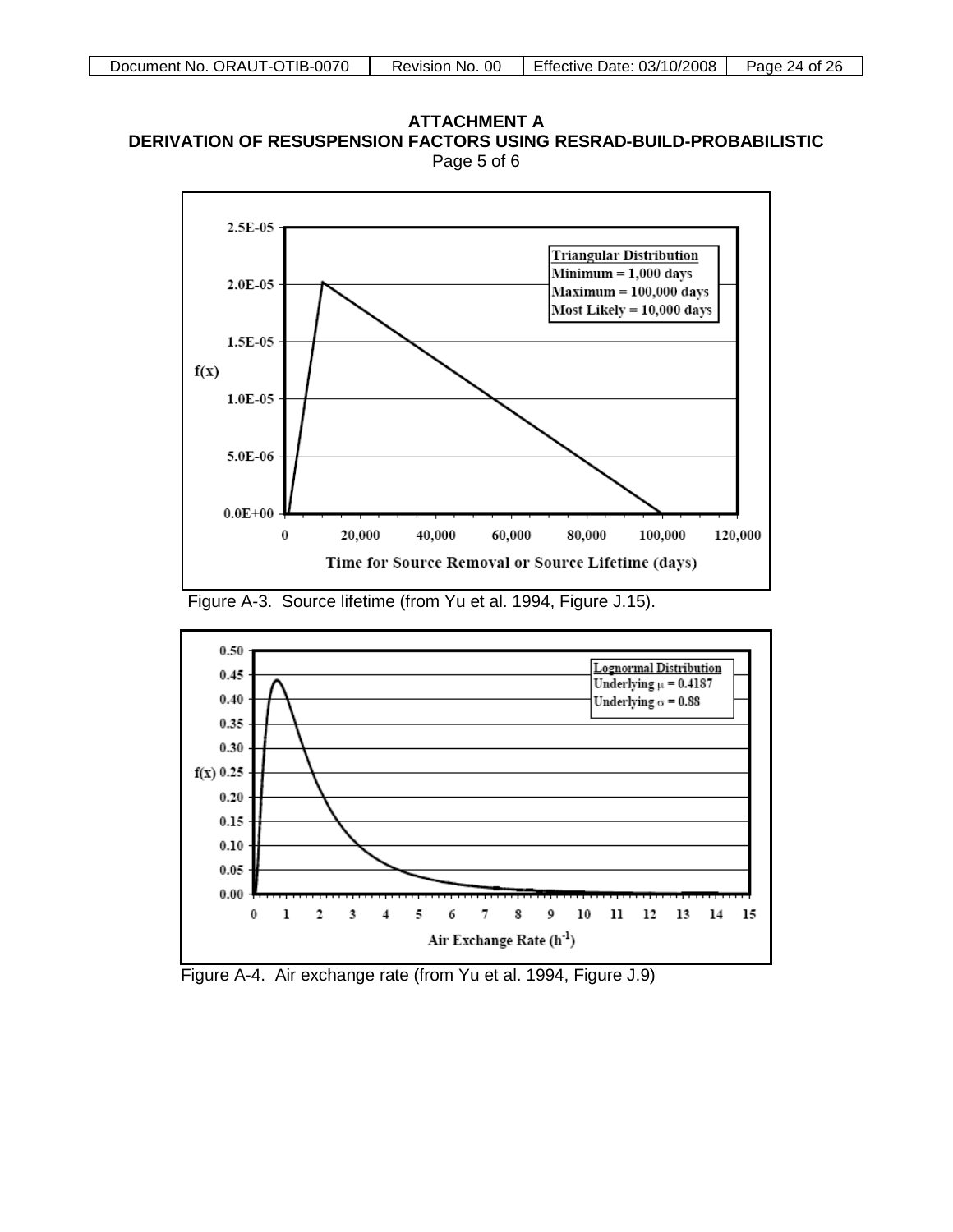## **ATTACHMENT A**

**DERIVATION OF RESUSPENSION FACTORS USING RESRAD-BUILD-PROBABILISTIC**

Page 6 of 6

## **Results**

Table A-3, below presents the calculated resuspension factor, based on the RESRAD-BUILD probabilistic model runs for the inputs described above. At the 95th percentile, a resuspension factor of 4.5E-7 is derived.

|                  | rabic A-5. Calculated resusperision ractor. |
|------------------|---------------------------------------------|
| <b>Statistic</b> | <b>Resuspension factor</b>                  |
| 5%               | 2.6E-09                                     |
| 10%              | 5.2E-09                                     |
| 15%              | $7.1E-09$                                   |
| 20%              | 9.5E-09                                     |
| 25%              | 1.2E-08                                     |
| 30%              | 1.6E-08                                     |
| 35%              | 2.0E-08                                     |
| 40%              | 2.3E-08                                     |
| 45%              | 2.9E-08                                     |
| 50%              | 3.3E-08                                     |
| 55%              | 4.2E-08                                     |
| 60%              | 5.0E-08                                     |
| 65%              | 6.0E-08                                     |
| 70%              | 7.6E-08                                     |
| 75%              | 9.3E-08                                     |
| 80%              | 1.3E-07                                     |
| 85%              | 1.6E-07                                     |
| 90%              | 2.2E-07                                     |
| 95%              | 4.5E-07                                     |
| 100%             | 2.6E-06                                     |

|  |  | Table A-3. Calculated resuspension factor. |
|--|--|--------------------------------------------|
|--|--|--------------------------------------------|